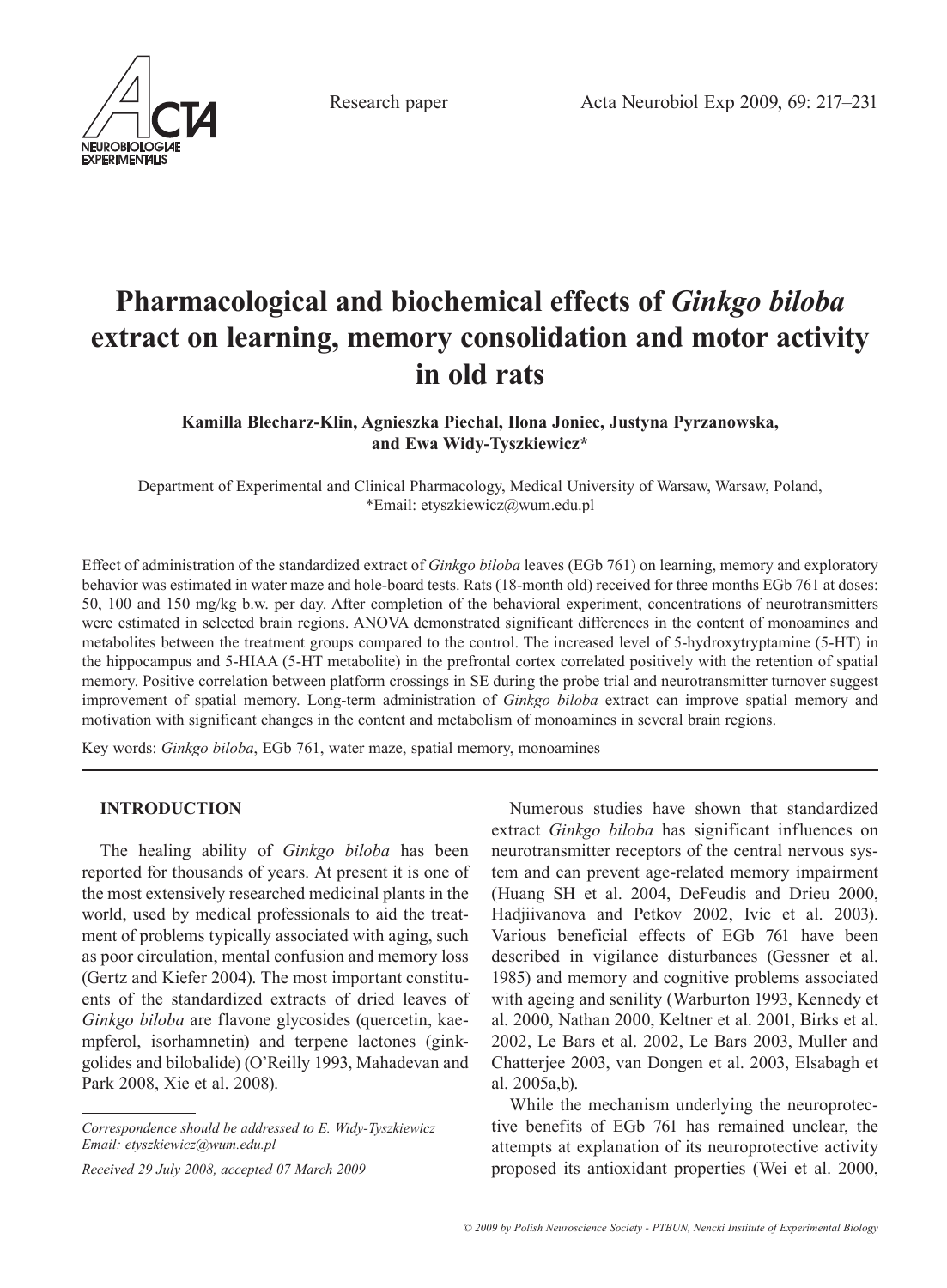Guidetti et al. 2001, Huang P et al. 2004, Zhao 2005), modulation of neurotransmission (Taylor 1986, Davies et al. 2003), inhibition of apoptotic processes (Chen et al. 1999, Smith and Luo 2004, Altiok et al. 2006, Lu et al. 2006) and effects on the energy metabolism of neurons (Karcher et al. 1984, Hoyer et al. 1999, Eckert et al. 2005).

Involvement of serotonergic system on the memory enhancing effects of *Ginkgo biloba* extract has not been precisely assessed. The serotonergic system is thought to be important for emotional states, learning and memory processes. 5-HT neurons are broadly represented in the central nervous system (CNS). 5-HT systems in the hippocampus and amygdala play an important role in regulating emotional behavior and have been widely assumed to be related to anxiety.

Reduced 5-HT turnover is consistently associated with impaired long-term memory functioning and cognitive flexibility (Mössner et al. 2000). In an old rat brain the abnormal morphology of the 5-HT neurones and reduced number of regularly shaped 5-HT fibers are observed (Nishimura et al. 1995). Experimental studies have revealed that manipulation of the serotonin system can produce specific changes in cognitive performance (Schmitt et al. 2006).

Sloley and colleagues (2000) indicate that potential neuroprotective ability of *Ginkgo biloba* is determined by inhibition of monoamine oxidase (MAO)-A and -B in the presence of kaempferol. Current studies confirm that usefulness of *Ginkgo biloba* leaf extract in neurodegenerative disorders is also associated with inhibition of beta amyloid production and aggregation, effect on the amyloid precursor protein (APP), lowering free cholesterol levels and acceleration of acetylcholine release (Bate et al. 2004, Christen 2004, Colciaghi et al. 2004, Lee et al. 2004, Yao et al. 2004).

This study focuses on the influence of EGb 761 long-term pre-treatment on cognition, behavioral functions and alterations in brain neurotransmitters in the rat's aging brain.

# **METHODS**

#### **Subjects**

The effect of administration of the standardized extract of *Ginkgo biloba* leaves was analyzed in the modified Morris water maze task in 18 months old male Wistar rats (580–600 g) receiving orally for 3 months the EGb 761 at doses of 50, 100 and 150 mg/kg b.w./day. Daily extract intake was calculated during one week pilot study and the volume of water in which dose of extract should be dissolved (rats drank on the average 48–52 ml of water per day) was established.

The rats were housed individually in plastic cages  $(26 \times 42 \text{ cm}, 18 \text{ cm high})$  with wood cuttings as bedding, under a 12:12 light: dark schedule with food and tap water or solution of EGb 761 continuously available. Rats received plant extract in drinking water for 3 months and during behavioural experiments. Bottles were protected against spill out.

Animals were divided into four groups and treated as follows: (1) drinking water (Control,  $n=8$ ); (2) *Ginkgo biloba* extract at dose 50 mg/kg b.w. (EGb50, *n*=8); (3) *Ginkgo biloba* extract at dose 100 mg/kg b.w. (EGb100, *n*=8) and (4) *Ginkgo biloba* extract at dose 150 mg/kg b.w. rats (EGb150, *n*=8).

All animal testing was carried out according to the European Communities Council Directive of 24 November 1986 (86/609/EEC), after approval of the Ethical Committee for Animal Experiments at Medical University of Warsaw.

## **EGb 761 treatment**

Extract of *Ginkgo biloba* leaves – EGb 761 (INDUSTRIE EGb 761, 5000498 M11359 LA17) was a gift from Beafour Ipsen International, France. It was standardized to bilobalide (2.9%), ginkgolide (3.1%) and flavonoids (24.0%). Solutions of EGb 761 in tap water were prepared fresh daily.

# **Behavioral tests**

#### Water maze

Water maze paradigm was analyzed for 4 days by training rats using 4 training trials per day. Memory was assessed by a trial given 24 h after the last training. Motor activity and motivation were analyzed in the experiment with visible platform task. The experiment took place during the light portion of the cycle between 08:00 AM and 03:00 PM.

Water escape task, modified from the standard version of the Morris water maze was used (Widy-Tyszkiewicz et al. 1993). The circular pool (1.40 m in diameter and 0.50 m high) was filled with 23°C water (0.30 m) and divided into four quadrants (Northeast – NE,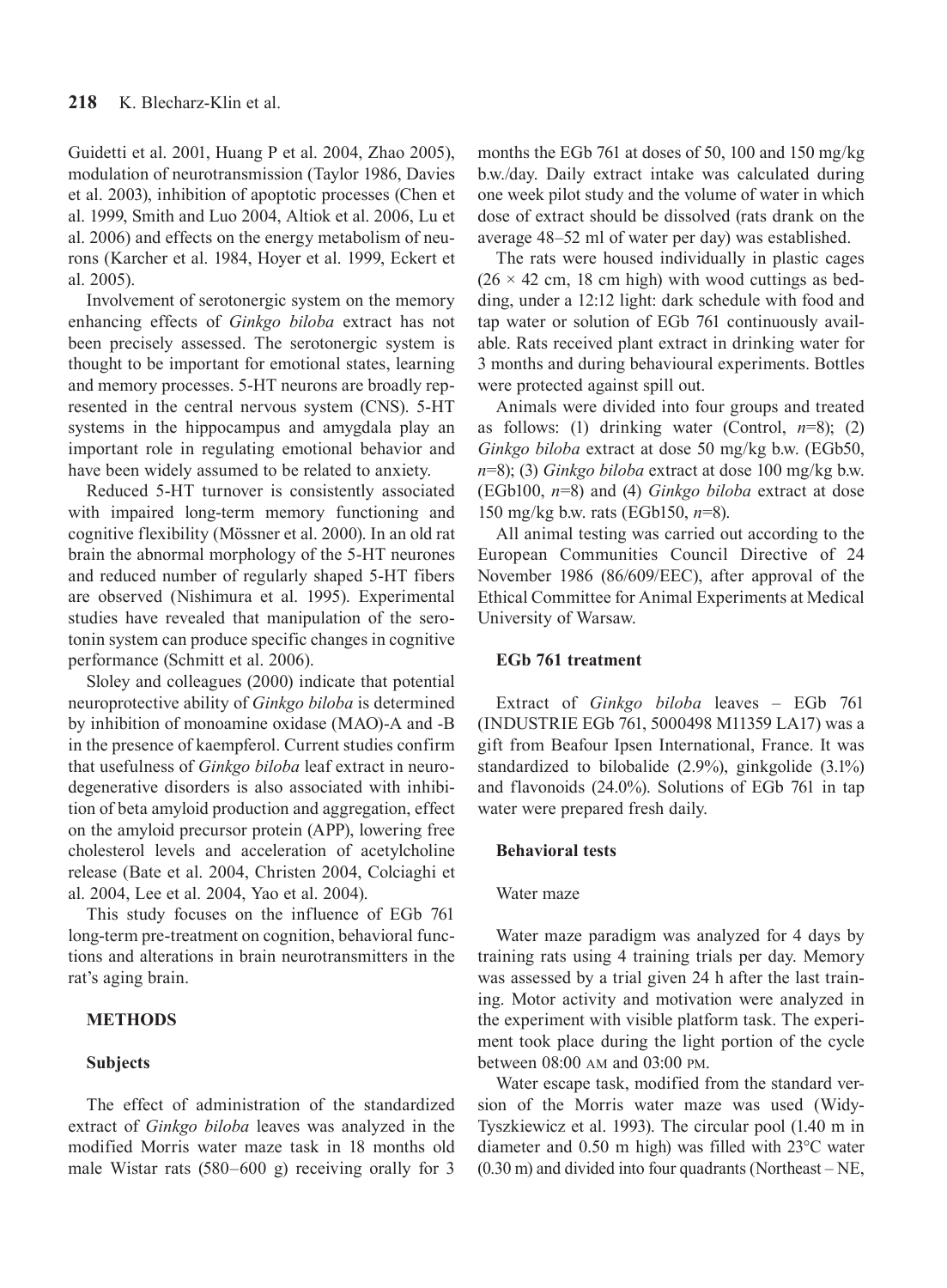Northwest – NW, Southeast – SE and Southwest – SW). Rats were trained to locate a transparent hidden plexiglas platform (10 cm  $\times$  10 cm, 29 cm high) submerged 1 cm below the water surface. The maze was located in laboratory and was surrounded by several prominent cues to spatial coordinates, including items such as shelves, posters, a video camera, illumination lights and the presence of the researcher and one assistant. All rats were given one session of four trials daily for four consecutive days. For each trial, the rat was placed in the water facing the wall of the pool at one of three equally spaced starting points, excluding the quadrant with the platform. The order in which these starting points were used was determined randomly for each trial and changed each day, but the location of the escape platform remained fixed for all 4 days of the training and was always centered in the SE (Southeast) quadrant. A trial was terminated when the rat reached and entered the platform or when 60 s elapsed. If the animal did not find the platform within this time it was placed on the platform for 15 s before the next trial was initiated. At the end of the session, the rat was wiped in a cloth to dry it, and returned to its cage. The probe trial (memory test) was conducted the day after the last training session  $(5<sup>th</sup>$  day). There was no platform in place during the probe trial when the rats were allowed to swim for 60 s before the end of the session.

The cued task was similar to the acquisition trials except the platform was placed 1 cm above water surface.

Data from the Water maze (latencies to find the platform, distance traveled, number of visits in a target area and the time spent in the goal quadrant were recorded by a VHS image analyzing system (Chromotrack, San Diego Instruments).

#### Hole-board

Hole-board as a simple method for measuring motor activity and exploration of animals was used. The apparatus consisted of a white box  $(1 \text{ m} \times 1 \text{ m} \times$ 0.35 m) with 16 equidistant 3.8 mm-diameter holes in the floor. During 5 days animals were allowed to explore freely the apparatus for 5 min. The behavior of the animals was recorded with a video camera located above the center of the apparatus.

Each rat was placed in the center of the board and total number of head dip (scored if both eyes disappeared into the hole), number of rearings, line crossing and motor activity were registered. The hole-board was carefully cleaned with a solution of acetic acid and water between the trials.

#### **Biochemistry**

After completion of the behavioral experiments, the regional brain concentrations of monoamines and metabolites were estimated in selected brain regions.

Rats were decapitated 24 h after the last behavioral tests, and their brains were rapidly removed and then dissected, according to the method of Glowinski and Iversen (1966), into four regions (prefrontal cortex, hippocampus, hypothalamus and striatum) on an iced plate.

Dissected brain tissue was rapidly weighed, quickly frozen and then stored in a deep freezer (−80°C) for future analysis. To precipitate proteins, tissues were homogenized in ice-cold  $0.1$  N HClO<sub>4</sub>, and centrifuged (13 000  $\times$  g for 15 min). The supernatant was filtered (0.2 μm pore size filter; Whatman) and examined for neurotransmitter content. Dopamine (DA; standard substance supplied by RBI), its metabolite, 3,4-dihydroxyphenylacetic acid (DOPAC; RBI); 5-hydroxytryptamine (5-HT; Sigma); 5-hydroxyindolacetic acid (5-HIAA; Sigma); 3,4-dihydroxyphenylethanolamine (NA; Sigma) and homovanilic acid (HVA; Sigma) – were measured using HPLC with electrochemical detection (L-3500A detector; Merck) and a glassy carbon electrode. The electrochemical potential was set at 0.8 V with respect to an Ag/Ag Cl reference electrode. The mobile phase comprised 58 mM sodium phosphate (Sigma), 31 mM citric acid (Sigma), 1 mM octane sulfonic acid (Aldrich), and 27 μM ethylenediaminetetraacetic acid (EDTA; Sigma) in deionised, 18.3 m $\Omega$  purified water containing 1% acetonitrile (Merck) and 12% methanol (Merck). Monoamines ware separated on a C-18 column (250 mm  $\times$  4 mm, reverse phase, Nucleosil, 5 µm particle size; Macherey-Nagel, Germany) and the mobile phase flow rate was maintained at 0.8 ml/min. Sample quantification was achieved by comparison with standard solutions of a known concentration using HPLC software, and area under the peaks was quantified. Data were collected and analyzed by Eurochrom 2000 for Windows (Knauer). Contents of neurotransmitters and metabolites were expressed as ng/g of fresh tissue. Comparison between neurotransmitters and metabolites of the groups was accomplished by one-way analysis of variance, followed by Student's *t*-test.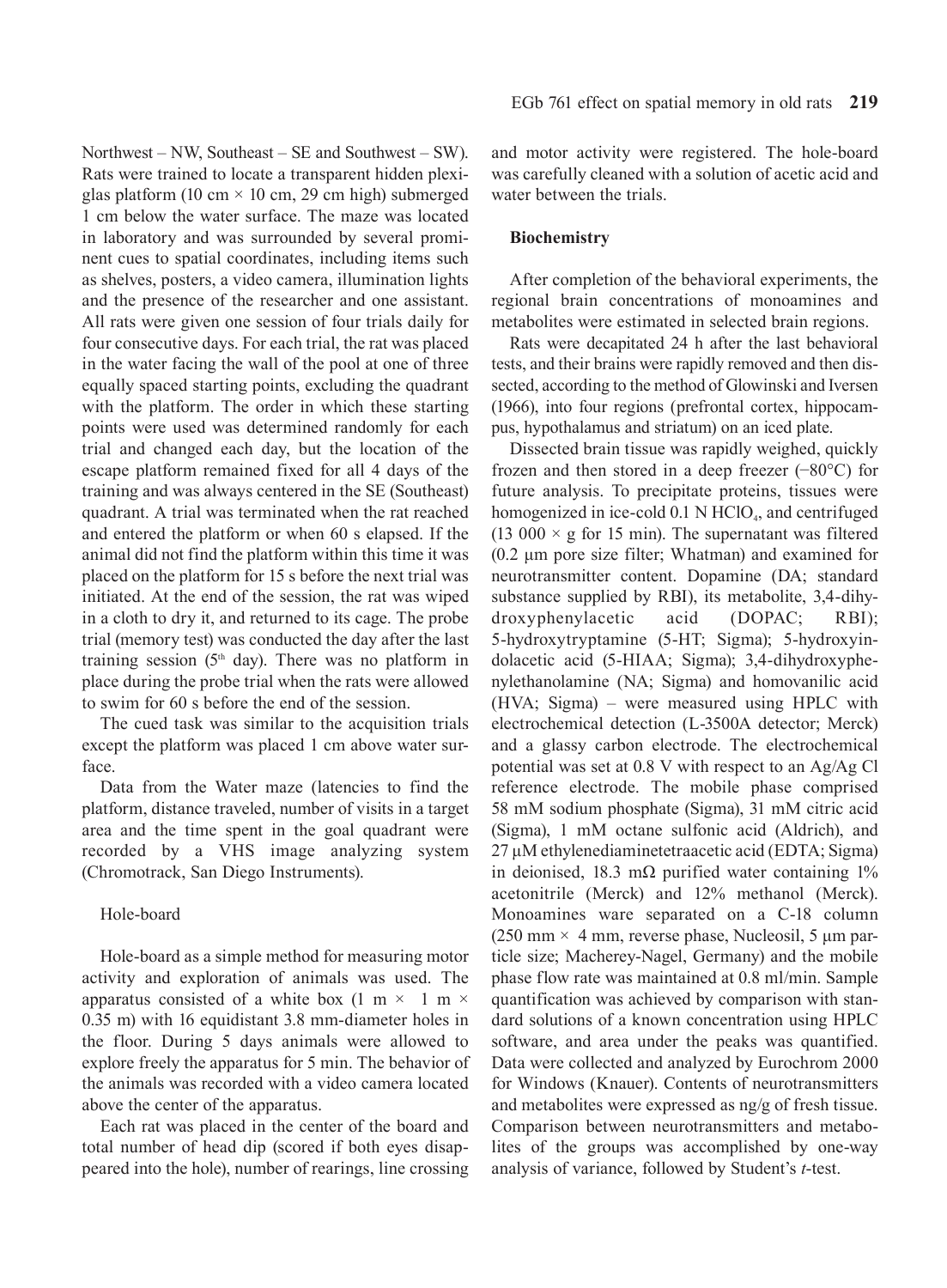#### **Statistical analysis**

To assess differences during acquisition learning ANOVA with repeated measures (treatment  $\times$  day  $\times$ trial) was used. All *post-hoc* tests were performed using Student's *t*-test to identify any significant differences.

Correlation coefficients between learning performance and the level of monoamines, their metabolites and neurotransmiters turnover in the prefrontal cortex, hippocampus, hypothalamus and striatum were determined using simple linear regression analysis according to Pearson's *r* correlation. Correlations have been calculated from the results of individual rats. All hypotheses tested used a minimum accepted level of significance of 0.05.

## **RESULTS**

#### **Water maze results**

# Aquisition trials (days 1–4)

The results of the acquisition in water maze test (escape latency) are presented in Fig. 1A. In the acquisition days 1–4 the performance of all rats improved with subsequent days of testing (reduction of latency), however no significant differences were noted between experimental groups (Con:  $28.46 \pm 3.71$  s; EGb50:  $27.21 \pm 3.75$  s; EGb100:  $27.55 \pm 3.46$  s; EGb150: 25.33  $\pm$  3.28 s) ( $F_{3,28}$ =0.91, *P*>0.5). The result did not show a significant main effect for swimming speed (Con: 0.37  $\pm$  0.010 m/s; EGb50: 0.37  $\pm$  0.009 m/s; EGb100: 0.35  $\pm$ 0.010 m/s; EGb150:  $0.38 \pm 0.010$  m/s)  $(F_{3.28} = 1.53)$ *P*>0.02).

The probe trial (day 5)

As shown in Fig. 1B, in the probe trial on day 5 (memory task), the group treated with the extract of *Ginkgo biloba* at a dose of 150 mg/kg b.w./day showed an increase in crossings for the position of the platform in SE quadrant (9.88  $\pm$  2.27) compared to the control group  $(4.25 \pm 1.53)$  and animals pre-treated with 50 mg EGb 761 (4.50  $\pm$  0.87). Rats treated with a high dose of EGb 761 swam preferentially in the target SE quadrant, where the platform was previously placed.

The *post-hoc* tests show that EGb100 group spent statistically more time in a target quadrant SE (30.29  $\pm$  3.48 s) compared to the other experimental groups (Con:  $21.31 \pm 1.25$  s; EGb50:  $22.37 \pm 2.6$  s; EGb150:  $23.72 \pm 1.81$  s) (*P*<0.05).

#### Cued task

Analysis of variance demonstrated significant differences between groups pre-treated with high doses of *Ginkgo biloba* extract compared to the lower dose



Fig. 1. Effect of chronic pretreatment with standardized extract of *Ginkgo biloba* leaves (EGb 761) on learning and memory of rats in the water maze (A, B, C) and motor activity in the hole-board (D). (A) Mean escape latency  $(\pm$  SEM) during acquisition of the spatial navigation task; (B) spatial probe data from the platform area crossings in the water maze task on day 5 (Trial 17); (C) mean escape latency  $(\pm$  SEM) during cued task. \*EGb150 vs. control, *P*<0.05; \*\*\*EGb50, EGb100, EGb150 vs. control, *P*<0.0005; • EGb150 vs. EGb50, *P*<0.05; •• EGb150 vs. EGb50, *P*<0.005; □ EGb50 vs. EGb100, *P*<0.05; ■■ EGb100 vs. control, *P*<0.005.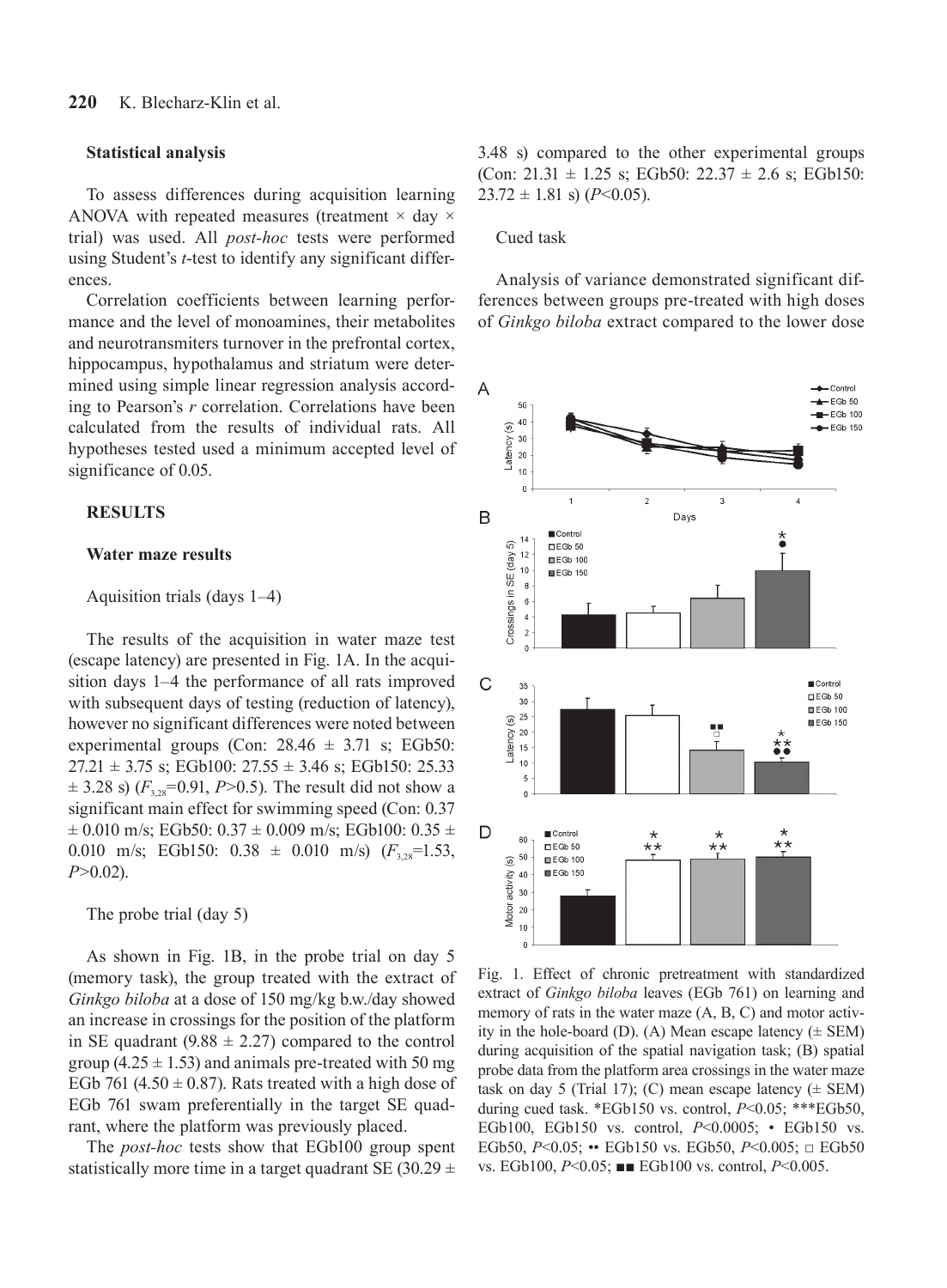(50 mg/kg b.w.) and the control in escape latency in the cued task on day 6  $(F_{3,28}=8.4, P<0.00005)$ . Newman-Keuls analysis of latencies in cued task showed the mean escape latency for the EGb100  $(14.20 \pm 2.78 \text{ s})$  and EGb150 group  $(10.35 \pm 1.21 \text{ s})$  to be significantly smaller than both the EGb50 (25.43  $\pm$ 3.31 s) and the vehicle control group  $(27.32 \pm 3.59 \text{ s})$ (Fig. 1C).

The mean swimming speed in the water maze with visible platform for control was significantly greater than EGb 761 pre-treated groups (Con:  $0.36 \pm 0.02$  m/s; EGb150:  $0.45 \pm 0.03$  m/s) (*P*<0.05).

# **Hole-board results**

The effects of EGb 761 on exploratory behavior of rats in the hole-board test are shown in Table I.

In the hole-board test, motor activity was significantly increased in groups that received EGb 761 (*F*3,28=10.75, *P*<0.001) (Fig. 1D) (Table I). In contrast, the mean number of climbs and crossings was not significantly affected by EGb 761 (Table I).

ANOVA demonstrated significant treatment effects on head-dip counts. EGb 761 at dose of 50 mg/kg b.w. significantly increased head-dipping behaviors compared to the control group (Table I).

#### **Regional brain monoamines levels**

The levels of monoamines and their metabolites in the prefrontal cortex, hippocampus hypothalamus and striatum are summarized in Tables II and III.

ANOVA demonstrated significant differences in the content of monoamines and metabolites in prefrontal cortex, hippocampus, hypothalamus and striatum of rats between the EGb 761 treatment groups compared to control.

#### Noradrenaline (NA)

ANOVA demonstrated statistically significant differences between the content of NA in the hypothalamus  $(F_{3,28}=3.94, P<0.02)$ . *Post-hoc* comparisons showed a significant increase in the level of NA in the control group compared to the group pre-treated with *Ginkgo biloba* extract at the doses of 100 and 150 mg/kg b.w.  $(P<0.05)$ .

*Post-hoc* comparisons showed a significant increase in the level of NA in prefrontal cortex in the EGb150 group compared to the control (*P*<0.05). Rats that received EGb 761 at a dose of 100 mg showed higher hippocampal levels of NA compared to the control group (*P*<0.02).

HPLC analysis showed higher content of NA in the striatum of rats from group EGb100 and EGb150 compared to the control (*P*<0.05).

#### Dopamine (DA)

 EGb 761 mg/kg b.w. treatment significantly reduced DA levels in the prefrontal cortex  $(F_{3,28}=8.5, P<0.0004)$ and hypothalamus (*P*<0.05).

Elevated levels of DA after high doses of EGb 761 were observed in hippocampus and striatum (*P*<0.05).

#### 3,4-dihydroxyphenylacetic acid (DOPAC)

EGb 761-treated groups had significantly higher DOPAC levels when compared to the control group in the prefrontal cortex  $(F_{3,28}=19.926, P<0.0001)$ , in the hippocampus (*F*3,28=3.08, *P*<0.05) and in the striatum (*P*<0.05).

| Effects of EGb 761 on exploratory behavior of rats in the hole-board test |                      |                   |                 |                 |  |
|---------------------------------------------------------------------------|----------------------|-------------------|-----------------|-----------------|--|
| Group                                                                     | Motor activity (s)   | Head dips         | Climbs          | Crossings       |  |
| Control                                                                   | $27.82 \pm 3.26$     | $1.75 \pm 0.37$   | $2.00 \pm 0.44$ | $7.66 \pm 1.02$ |  |
| EGb <sub>50</sub>                                                         | $48.44 \pm 2.97***$  | $2.88 \pm 0.42^*$ | $2.50 \pm 0.50$ | $7.38 \pm 1.23$ |  |
| EGb100                                                                    | $48.96 \pm 3.20$ *** | $2.63 \pm 0.43$   | $2.75 \pm 0.50$ | $7.72 \pm 0.85$ |  |
| EGb150                                                                    | $50.18 \pm 2.96$ *** | $2.47 \pm 0.36$   | $2.47 \pm 0.47$ | $7.00 \pm 0.94$ |  |

Table I

\*EGb vs. control, *P*<0.05; \*\*\*EGb vs. control, *P*<0.0005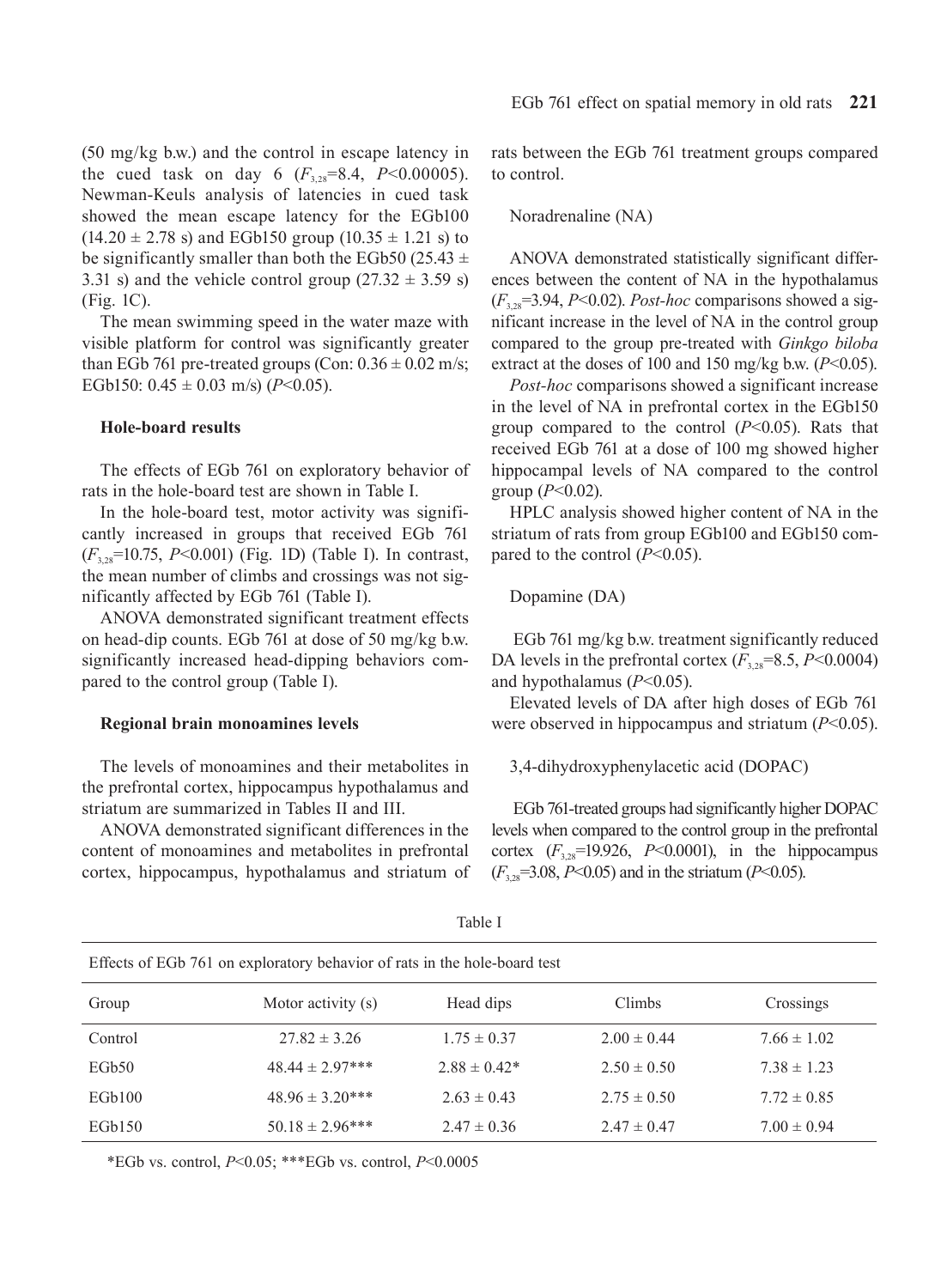ANOVA showed that the content of DOPAC was significantly lower in the EGb 761 treated rats vs. the control group in the hypothalamus  $(F_{3,28}=12.92, P<0.0002)$ .

## Homovanilic acid (HVA)

 Statistical differences in HVA content observed in the hippocampus  $(F_{3,28}=5.56, P<0.005, ANOVA)$  and the striatum (*P*<0.05, *post-hoc*).

## DOPAC/DA ratio

ANOVA demonstrated statistically significant differences between the groups in the DOPAC/DA ratio in the prefrontal cortex  $(F_{3,28}=9.85, P<0.0002)$ . Further analysis by means of Student's *t*-test showed that the DOPAC/DA ratio in the cortex was significantly lower in the control group (Table IV). In the hippocampus, the DOPAC/DA ratio was decreased in the EGb100 group compared to the EGb50 group (*P*<0.05).

## HVA/DA ratio

One way ANOVA showed statistically significant differences between the groups in the DOPAC/DA ratio in the hippocampus  $(F_{3,28}=3.72, P<0.03)$ . DOPAC/ DA ratio was elevated in the control rats compared to the EGb50 and EGb100 group.

#### 5-hydroxytryptamine (5-HT)

Statistically significant differences in 5-HT content between the groups were noted in the hippocampus (*F*3,28=5.65, *P*<0.004, ANOVA), striatum (*F*3,28=4.00,

#### Table II

Effects of EGb 761 admininistered daily for over 3 months on brain tissue noradrenaline (NA), dopamine (DA) and serotonine (5-HT) levels in the prefrontal cortex, hippocampus, hypothalamus and striatum

| Brain region      | Group             | Monoamine levels in ng/g wet tissue |                                 |                                   |  |
|-------------------|-------------------|-------------------------------------|---------------------------------|-----------------------------------|--|
|                   |                   | NA.                                 | DA                              | $5-HT$                            |  |
| Prefrontal cortex | Control           | $161.23 \pm 16.06$                  | $84.16 \pm 6.87$                | $582.53 \pm 58.76$                |  |
|                   | EGb <sub>50</sub> | $170.96 \pm 9.54$                   | 55.45 $\pm$ 7.32 $\Delta\Delta$ | $450.44 \pm 40.10 \Delta$         |  |
|                   | EGb100            | $173.10 \pm 13.84$                  | $46.03 \pm 4.13$ <b>NH</b>      | $446.54 \pm 30.39$ $\blacksquare$ |  |
|                   | EGb150            | $209.13 \pm 18.85*$                 | $53.15 \pm 3.84$ **             | $440.94 \pm 19.77$ *              |  |
| Hippocampus       | Control           | $128.64 \pm 9.80$                   | $34.72 \pm 2.14$                | $316.32 \pm 15.14$                |  |
|                   | EGb50             | $144.52 \pm 6.76$                   | $56.65 \pm 19.78$               | $284.72 \pm 21.07$                |  |
|                   | EGb100            | $125.38 \pm 16.76$                  | $166.99 \pm 62.52$ =            | 444.57 $\pm$ 57.80 ***            |  |
|                   | EGb150            | $147.69 \pm 16.46$                  | $120.28 \pm 26.47$              | $445.91 \pm 32.27$ *              |  |
| Hypothalamus      | Control           | $76.95 \pm 8.55$                    | $309.14 \pm 41.08$              | $578.27 \pm 23.68$                |  |
|                   | EGb <sub>50</sub> | $60.28 \pm 7.16$                    | $231.49 \pm 15.85$              | $632.51 \pm 16.37$                |  |
|                   | EGb100            | $51.36 \pm 3.2$                     | $229.30 \pm 15.08$              | $633.95 \pm 32.05$                |  |
|                   | EGb150            | $51.46 \pm 3.52$ *                  | $212.59 \pm 45.78$ *            | $687.76 \pm 55.68$ *              |  |
| Striatum          | Control           | $69.28 \pm 6.80$                    | $4866.83 \pm 479.90$            | $379.03 \pm 18.72$                |  |
|                   | EGb50             | $100.91 \pm 15.41$                  | $5372.81 \pm 381.06$            | $356.39 \pm 19.96$                |  |
|                   | EGb100            | $105.83 \pm 8.40$                   | $5388.66 \pm 268.15$            | $437.45 \pm 16.95$ **             |  |
|                   | EGb150            | $116.15 \pm 16.29$ *                | $6001.2 \pm 357.19$ *           | 358.04 ± 19.98 $\triangle$        |  |

Data are presented as mean ± SEM levels (ng/g wet tissue). \**P*<0.05, \*\**P*<0.005 EGb150 vs. control; •*P*<0.05, ••*P*<0.005 EGb50 vs. EGb150; ■ *P*<0.05, ■■■ *P*<0.0005 EGb100 vs. control; □*P*<0.05 EGb50 vs. EGb100; ▲*P*<0.05 EGb100 vs. EGb150; ∆*P*<0.05, ∆∆*P*<0.005 EGb50 vs. control.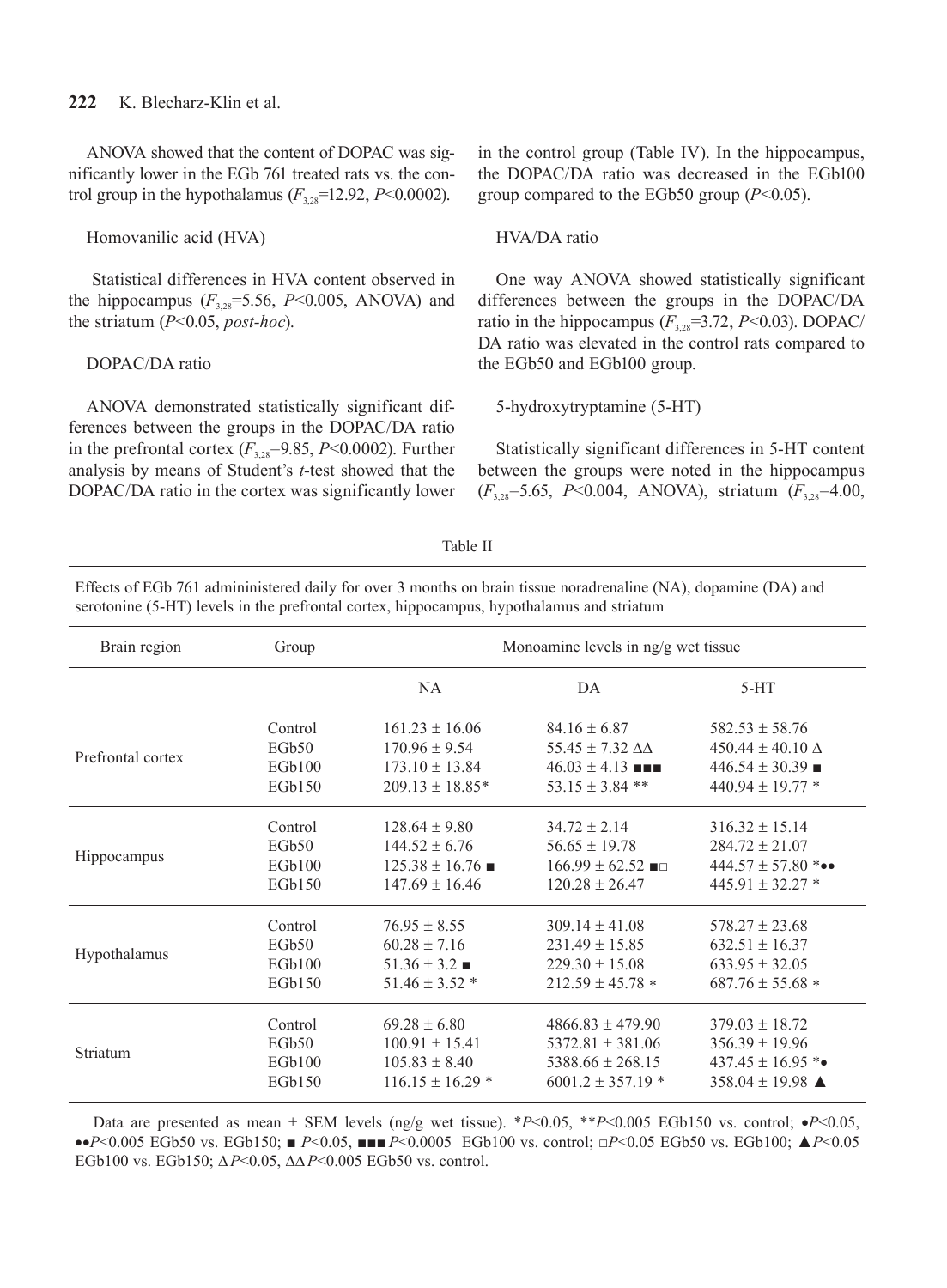*P*<0.02), prefrontal cortex and hypothalamus (*P*<0.05, *post-hoc*).

Further analysis showed a significant increase in 5-HT content in the striatum between the EGb100 group compared to the other groups (*P*<0.05), and a lower level of 5-HT in the hippocampus in EGb50 group and control group (*P*<0.001) compared to the EGb100 and EGb150 group (Table IV).

# 5-hydroxyindolacetic acid (5-HIAA)

Overall ANOVA showed significant differences between groups in 5-HIAA content in the prefrontal cortex (*F*3,28=9.68, *P*<0.0002), hippocampus (*F*3,28=5.65, *P*<0.004) and striatum ( $F_{3.28}$ =4.30, *P*<0.02). Low concentration of 5-HIAA was observed in the control group.

*Post-hoc* analysis revealed a significant decrease in the level of 5-HIAA for the control group vs*.* the EGb150 group in the hypothalamus (*P*<0.05).

#### 5-HIAA/5-HT ratio

ANOVA demonstrated statistically significant differences in the 5-HIAA/5-HT ratio in the prefrontal cortex between groups  $(F_{3,28}=7.40, P<0.0009)$  and in the striatum  $(F_{3,28} = 4.24, P < 0.02)$ .

Analysis of differences between groups showed that the 5-HIAA/5-HT ratio in the cortex is significantly higher in the EGb150 group.

| Table |  |
|-------|--|
|-------|--|

Effects of EGb 761 admininistered daily for over 3 months on brain tissue metabolite levels: 3,4-dihydroxyphenylacetic acid (DOPAC), homovanillic acid (HVA) and 5-hydroxy-indole acetic acid (5-HIAA) in the prefrontal cortex, hippocampus, hypothalamus and striatum

| Brain region      | Group             | Metabolite levels in ng/g wet tissue |                        |                                     |  |
|-------------------|-------------------|--------------------------------------|------------------------|-------------------------------------|--|
|                   |                   | <b>DOPAC</b>                         | <b>HVA</b>             | 5-HIAA                              |  |
| Prefrontal cortex | Control           | $68.27 \pm 6.53$                     |                        | $148.27 \pm 11.50$                  |  |
|                   | EGb50             | $75.41 \pm 5.20$                     |                        | $162.36 \pm 18.04$                  |  |
|                   | EGb100            | $72.15 \pm 3.19$                     |                        | $198.35 \pm 10.90$ $\blacksquare$   |  |
|                   | EGb150            |                                      |                        | $239.32 \pm 10.37$ **•• $\triangle$ |  |
| Hypothalamus      | Control           | $177.05 \pm 19.40$                   |                        | $314.16 \pm 20.71$                  |  |
|                   | EGb <sub>50</sub> | $109.21 \pm 11.47 \Delta\Delta$      |                        | $379.12 \pm 21.92$                  |  |
|                   | EGb100            | $93.39 \pm 9.34$ =                   |                        | $399.20 \pm 20.67$                  |  |
|                   | EGb150            | $72.17 \pm 6.39$ ***                 |                        | $428.45 \pm 59.92$ *                |  |
| Hippocampus       | Control           | $45.48 \pm 3.77$                     | $55.32 \pm 7.11$       | $301.9 \pm 24.01$                   |  |
|                   | EGb50             | $58.47 \pm 4.57$                     | $43.29 \pm 4.48$       | $316.40 \pm 28.16$                  |  |
|                   | EGb100            | $96.20 \pm 14.57$ $\blacksquare$     | $76.39 \pm 8.57$       | $445.07 \pm 68.72$                  |  |
|                   | EGb150            | $105.75 \pm 29.10$ *                 | $105.52 \pm 19.77$ *** | $430.38 \pm 32.24$ *                |  |
| Striatum          | Control           | $489.63 \pm 50.49$                   | $260.41 \pm 36.78$     | $274.00 \pm 15.27$                  |  |
|                   | EGb50             | $555.01 \pm 30.15$                   | $366.79 \pm 28.80$     | $280.07 \pm 12.94$                  |  |
|                   | EGb100            | $534.77 \pm 15.99$                   | $355.29 \pm 20.56$     | $315.62 \pm 16.58$                  |  |
|                   | EGb150            | $603.82 \pm 45.49$ *                 | 429.18 $\pm$ 69.54 $*$ | $344.82 \pm 18.43$ **               |  |

Data are presented as mean  $\pm$  SEM levels (ng/g wet tissue). \**P*<0.05, \*\**P*<0.005, \*\**P*<0.0005 EGb150 vs. control; •*P*<0.05, ••*P*<0.005, •••*P*<0.0005 EGb50 vs. EGb150; ■*P*<0.05, ■■■*P*<0.0005 EGb100 vs. control; □*P*<0.05 EGb50 vs. EGb100; ▲*P*<0.05, ▲▲▲*P*<0.0005, EGb100 vs. EGb150, ∆∆*P*<0.005 EGb50 vs. control.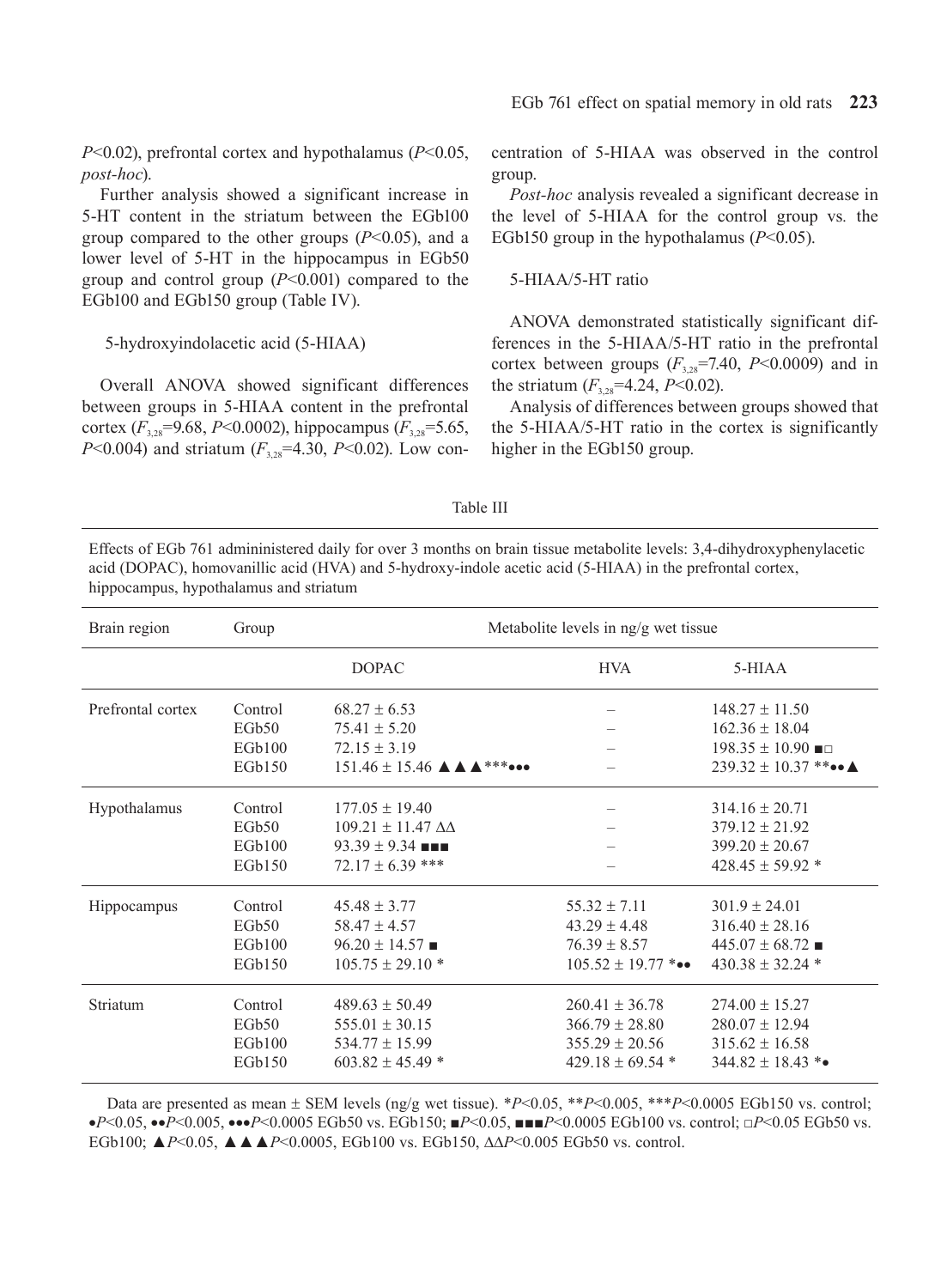# **224** K. Blecharz-Klin et al.

In the striatum the 5-HIAA/5-HT ratio was significantly higher in the EGb100 group vs. the control group (Table IV).

Monoamine levels and spatial memory correlation

The number of crossings over the previous position of the platform during the probe trial was correlated with the levels of monoamines in the prefrontal cortex and hippocampus (Table V).

The accuracy of spatial memory was not reliably correlated with any monoamine, metabolites level or neurotransmitters turnover in the hypothalamus and the striatum  $(P>0.05)$ .

It has been shown that 5-HT concentration in the hippocampus of the EGb150 group positively correlated with results of the probe trial  $(r=0.7; F_{1.6}=5.76)$ , *P*=0.05).

Prefrontal cortex 5-HIAA levels correlated positively with the mean annulus crossing of the EGb100 (*r*=0.7; *F*1,6=5.85, *P*=0.05) and EGb150 (*r*=0.72;  $F_{16}$ =6.59, *P*=0.04) group during the probe trial. There was no correlation in the prefrontal cortex between the two measures for the other groups or for the other monoamines and metabolites tested (*P*>0.05).

Monoamine turnover and spatial memory correlation

Further analysis showed positive correlation between 5-HT ratio in the prefrontal cortex and hippocampus with mean annulus crossing during the probe trial (Table VI).

| I<br>× | ł<br>× |  |
|--------|--------|--|
|        |        |  |

Effects of EGb 761 admininistered daily for over 3 months on brain tissue neurotransmiter turnover DOPAC/DA, HVA/ DA, 5-HIAA/5-HT in the prefrontal cortex, hippocampus, hypothalamus and striatum

| Brain region      | Group             |                              | Neurotransmiter turnover |                                |
|-------------------|-------------------|------------------------------|--------------------------|--------------------------------|
|                   |                   | DOPAC/DA                     | HVA/DA                   | $5-HIAA/5-HT$                  |
| Prefrontal cortex | Control           | $0.88 \pm 0.14$              |                          | $0.27 \pm 0.03$                |
|                   | EGb <sub>50</sub> | $1.32 \pm 0.26 \Delta\Delta$ |                          | $0.29 \pm 0.05\Delta$          |
|                   | EGb100            | $1.44 \pm 0.24$ =            |                          | $0.38 \pm 0.07$ $\blacksquare$ |
|                   | EGb150            | $3.01 \pm 0.45$ ***          |                          | $0.55 \pm 0.02$ **             |
| Hippocampus       | Control           | $1.34 \pm 0.13$              | $1.66 \pm 0.28$          | $0.95 \pm 0.05$                |
|                   | EGb50             | $1.52 \pm 0.28$              | $0.91 \pm 0.24 \Delta$   | $0.96 \pm 0.17$                |
|                   | EGb100            | $0.82 \pm 0.24 \Box$         | $0.57 \pm 0.13$ =        | $1.01 \pm 0.07$                |
|                   | EGb150            | $1.06 \pm 0.21$              | $1.19 \pm 0.28$          | $1,00 \pm 0.10$                |
| Hypothalamus      | Control           | $0.59 \pm 0.03$              |                          | $0.55 \pm 0.05$                |
|                   | EGb <sub>50</sub> | $0.40 \pm 0.07$              |                          | $0.52 \pm 0.08$                |
|                   | EGb100            | $0.38 \pm 0.08$              |                          | $0.64 \pm 0.04$                |
|                   | EGb150            | $0.56 \pm 0.18$              |                          | $0.62 \pm 0.10$                |
| Striatum          | Control           | $0.10 \pm 0.007$             | $0.06 \pm 0.011$         | $0.73 \pm 0.05$                |
|                   | EGb50             | $0.09 \pm 0.014$             | $0.06 \pm 0.007$         | $0.80 \pm 0.04$                |
|                   | EGb100            | $0.09 \pm 0.014$             | $0.06 \pm 0.011$         | $0.64 \pm 0.10$ $\triangle$    |
|                   | EGb150            | $0.10 \pm 0.004$             | $0.07 \pm 0.011$         | $0.99 \pm 0.08$ *              |

Data are presented as mean ± SEM levels (metabolite/neurotransmiter). ∗*P*<0.05, ∗∗*P*<0.005, ∗∗∗*P*<0.0005 EGb150 vs. Control; ■*P*<0.05, ■■*P*<0.005 EGb100 vs. Control; ▲*P*<0.05 EGb100 vs. EGb150, ∆*P*<0.05, ∆∆*P*<0.005 EGb50 vs. control.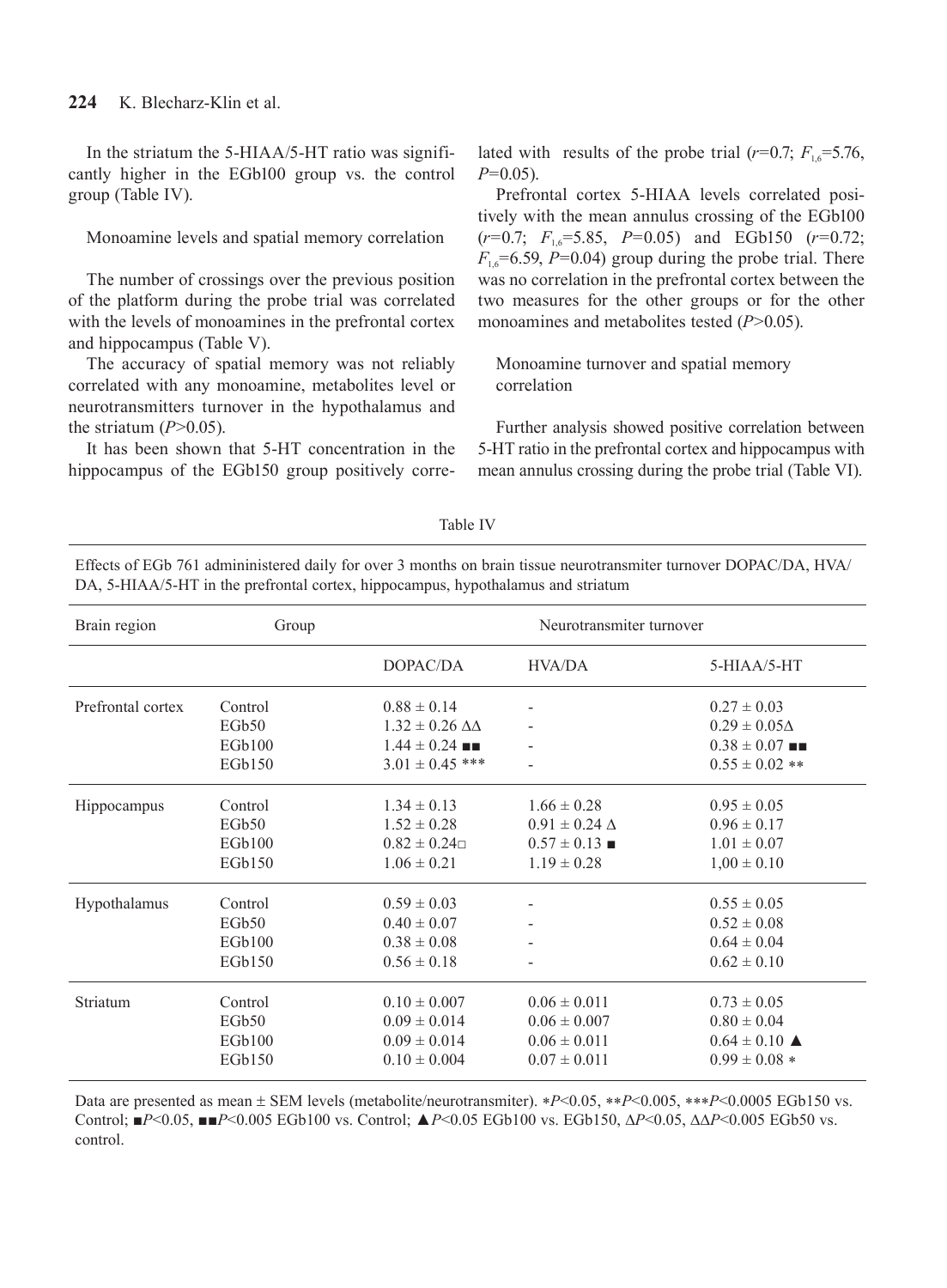#### **DISCUSSION**

The present study has shown that EGb 761 improves memory parameters in old rats. This is consistent with earlier preclinical data reporting beneficial effects of *Ginkgo biloba* on memory formation, consolidation and storage (Stoll et al. 1996). Results in humans have been mixed. Part of clinical trials with AD patients has reported significant benefits of *Ginkgo biloba* extract treatment for the cognitive function (Hoerr et al. 2008, Ihl et al. 2008). Results from two epidemiological studies in France showed a positive influence of *Ginkgo*  *biloba* extract on the onset of Alzheimer's and length of survival. A positive effect on the risk of developing dementia was observed only in those participants who took *Ginkgo biloba* extract regularly (NIH sponsored study). However last study (The Ginkgo Evaluation of Memory – GEM trial), found no significant supporting evidence to say that *Ginkgo biloba* helped to prevent dementia and cognitive decline. *In vivo* and *in vitro* studies have demonstrated that EGb 761 exerts a protective role in neurodegeneration (Bate et al. 2008).

This is of particular interest given that the functional deficits in the central nervous system during

Table V

Correlation between the platform crossings in SE during the probe trial and neurotransmiter levels in the brain of rats of the control group and rats pretreated with EGb 761 (50, 100 and 150 mg/kg b.w.).

| Brain region      |                                                                     | Control                                                                                                              | EGb50                                                                                                                | EGb100                                                                                                                | EGb150                                                                                                               |
|-------------------|---------------------------------------------------------------------|----------------------------------------------------------------------------------------------------------------------|----------------------------------------------------------------------------------------------------------------------|-----------------------------------------------------------------------------------------------------------------------|----------------------------------------------------------------------------------------------------------------------|
| Prefrontal cortex | $5-HT$<br>5-HIAA<br>DA<br><b>DOPAC</b><br><b>HVA</b><br><b>NA</b>   | $r=0.07; P=0.88$<br>$r=0.65; P=0.08$<br>$r=0.21; P=0.61$<br>$r=0.67; P=0.70$<br>$r=0.37; P=0.36$                     | $r=0.001; P=0.997$<br>$r=0.67; P=0.07$<br>$r=0.38; P=0.35$<br>$r=0.40; P=0.33$<br>$r=0.25; P=0.55$                   | $r=0.24; P=0.58$<br>$r=0.70; P=0.05$<br>$r=0.55; P=0.16$<br>$r=0.28; P=0.505$<br>$r=0.06; P=0.89$                     | $r=0.08; P=0.89$<br>$r=0.72; P=0.04$<br>$r=0.15; P=0.72$<br>$r=0.60; P=0.11$<br>$r=0.57; P=0.14$                     |
| Hippocampus       | $5-HT$<br>5-HIAA<br>DA<br><b>DOPAC</b><br><b>HVA</b><br><b>NA</b>   | $r=0.65; P=0.08$<br>$r=0.32; P=0.44$<br>$r=0.48; P=0.23$<br>$r=0.39; P=0.34$<br>$r=0.22; P=0.60$<br>$r=0.10; P=0.81$ | $r=0.65; P=0.08$<br>$r=0.24; P=0.57$<br>$r=0.43; P=0.29$<br>$r=0.55; P=0.16$<br>$r=0.15; P=0.72$<br>$r=0.13; P=0.77$ | $r=0.62; P=0.10$<br>$r=0.18; P=0.67$<br>$r=0.33; P=0.42$<br>$r=0.48; P=0.23$<br>$r=0.37; P=0.37$<br>$r=0.098; P=0.82$ | $r=0.70; P=0.05$<br>$r=0.24; P=0.56$<br>$r=0.15; P=0.73$<br>$r=0.01; P=0.99$<br>$r=0.42; P=0.30$<br>$r=0.14; P=0.73$ |
| Hypothalamus      | $5-HT$<br>5-HIAA<br>DA<br><b>DOPAC</b><br><b>HVA</b><br><b>NA</b>   | $r=0.44; P=0.27$<br>$r=0.51; P=0.20$<br>$r=0.42; P=0.36$<br>$r=0.61; P=0.11$<br>$r=0.28; P=0.51$                     | $r=0.47; P=0.24$<br>$r=0.21; P=0.62$<br>$r=0.25; P=0.56$<br>$r=0.14; P=0.74$<br>$r=0.67; P=0.07$                     | $r=0.40; P=0.33$<br>$r=0.83; P=0.11$<br>$r=0.02; P=0.96$<br>$r=0.35; P=0.40$<br>$r=0.34; P=0.41$                      | $r=0.42; P=0.30$<br>$r=0.35; P=0.40$<br>$r=0.51; P=0.19$<br>$r=0.44; P=0.27$<br>$r=0.32; P=0.43$                     |
| Striatum          | $5-HT$<br>$5-HIAA$<br>DA<br><b>DOPAC</b><br><b>HVA</b><br><b>NA</b> | $r=0.03; P=0.95$<br>$r=0.45; P=0.26$<br>$r=0.08; P=0.86$<br>$r=0.37; P=0.36$<br>$r=0.80; P=0.17$<br>$r=0.04; P=0.92$ | $r=0.11; P=0.79$<br>$r=0.53; P=0.18$<br>$r=0.19; P=0.65$<br>$r=0.23; P=0.59$<br>$r=0.32; P=0.45$<br>$r=0.18; P=0.66$ | $r=0.28; P=0.50$<br>$r=0.12; P=0.78$<br>$r=0.34; P=0.42$<br>$r=0.43; P=0.28$<br>$r=0.50; P=0.21$<br>$r=0.08; P=0.86$  | $r=0.18; P=0.68$<br>$r=0.39; P=0.34$<br>$r=0.41; P=0.31$<br>$r=0.61; P=0.11$<br>$r=0.47; P=0.24$<br>$r=0.41; P=0.31$ |

(*r*) Pearson's correlation coefficient. Significant correlations are presented in bold lettering.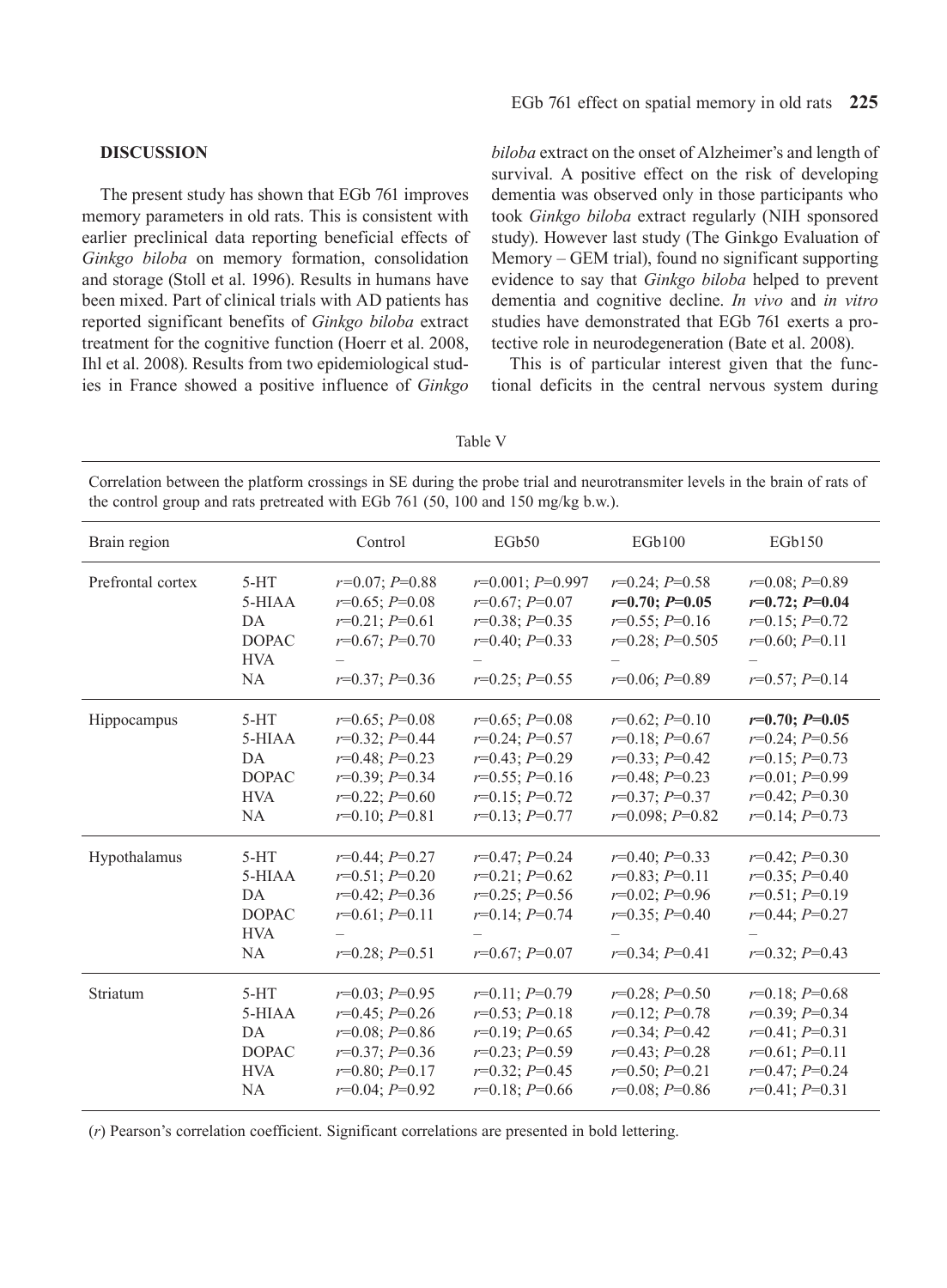| × | × |
|---|---|
|---|---|

Correlation between the platform crossings in SE during the probe trial and neurotransmiter turnover in the brain of rats of the control group and rats pretreated with EGb 761 (50, 100 and 150 mg/kg b.w.)

| Brain region      |                                            | Control                                                  | EGb <sub>50</sub>                                        | EGb100                                                    | EGb150                                                   |
|-------------------|--------------------------------------------|----------------------------------------------------------|----------------------------------------------------------|-----------------------------------------------------------|----------------------------------------------------------|
| Prefrontal cortex | $5-HIAA/5-HT$<br>DOPAC/DA<br>HVA/DA        | $r=0.71; P=0.05$<br>$r=0.09; P=0.83$                     | $r=0.73; P=0.04$<br>$r=0.03; P=0.94$                     | $r=0.29; P=0.49$<br>$r=0.43; P=0.29$                      | $r=0.74; P=0.03$<br>$r=0.61; P=0.11$                     |
| Hippocampus       | $5-HIAA/5-HT$<br>DOPAC/DA<br>HVA/DA        | $r=0.34; P=0.41$<br>$r=0.07; P=0.87$<br>$r=0.41; P=0.31$ | $r=0.79; P=0.02$<br>$r=0.22; P=0.59$<br>$r=0.52; P=0.18$ | $r=0.31; P=0.46$<br>$r=0.69; P=0.056$<br>$r=0.47; P=0.91$ | $r=0.49; P=0.22$<br>$r=0.05; P=0.91$<br>$r=0.25; P=0.55$ |
| Hypothalamus      | $5-HIAA/5-HT$<br>DOPAC/DA<br><b>HVA/DA</b> | $r=0.63; P=0.65$<br>$r=0.37; P=0.37$                     | $r=0.17; P=0.69$<br>$r=0.55; P=0.16$                     | $r=0.32; P=0.45$<br>$r=0.09; P=0.84$                      | $r=0.63; P=0.10$<br>$r=0.63; P=0.09$                     |
| <b>Striatum</b>   | $5-HIAA/5-HT$<br>DOPAC/DA<br><b>HVA/DA</b> | $r=0.22; P=0.59$<br>$r=0.31; P=0.46$<br>$r=0.47; P=0.24$ | $r=0.55; P=0.16$<br>$r=0.61; P=0.11$<br>$r=0.26; P=0.53$ | $r=0.23; P=0.63$<br>$r=0.44; P=0.32$<br>$r=0.23; P=0.63$  | $r=0.47; P=0.25$<br>$r=0.61; P=0.11$<br>$r=0.32; P=0.44$ |

(*r*) Pearson's correlation coefficient. Significant correlations are presented in bold lettering.

aging may be a result of decrease in the number of neurons, a decrease in the rate of metabolism of neurotransmitters or a change in receptor density.

The results obtained in our experiments indicate that long-term EGb 761 treatment can block agedependent decline in spatial cognition. Long-term administration of *Ginkgo biloba* extract improved consolidation of spatial learning, motor performance and reversed the learning deficits exhibited in aged rats. The relevance of neurochemical effects of *Ginkgo biloba* to its influence on learning and memory is not clear yet. Precise mechanisms underlying neuroprotective effects of EGb 761 have yet to be established, but they have been reported by multiple antioxidant and rheological properties, improvement of neurotransmission and tissue metabolism (Abdel-Kader et al. 2007, Kampkötter et al. 2007). Loss of receptor function is an important factor in aging mechanisms.

In the present study we have found that EGb 761 significantly modified 5-HT concentration and 5-HT turnover ratio in the prefrontal cortex and hippocampus, structures critically involved in spatial memory and behavioral flexibility. Thus, it seems likely that the effect of EGb 761 on spatial navigation in rats may be a consequence of an enhanced 5-HT neurotransmission in brain structures. Our finding supports the proposal by Winter and Timineri (1999) that selective  $5-HT<sub>1A</sub>$  antagonism by *Ginkgo biloba* is due to an enhancement of serotonergic neurotransmission and provides basis for the direct effect on memory and learning. *In vitro* and *ex vivo Ginkgo biloba* increases uptake of 5-hydroxytryptamine in a synaptosomal fraction of mice cerebral cortex (Ramassamy et al. 1992).

The serotonergic system is thought to be important for emotional states, learning and memory processes. Many of the drugs used to treat neurological disorders have potent 5-HT receptor actions and are involved in a variety of functions. 5-HT neurons are broadly represented in the central nervous system (CNS). 5-HT systems in the hippocampus and amygdala play an important role in regulating emotional behavior and have been widely assumed to be related to anxiety. Molodtsova (2006) suggests that serotonin transmission is related to emotional mechanisms of memory.

There is an evidence for abnormalities in 5-HT neurotransmission in depressive and cognitive disorders.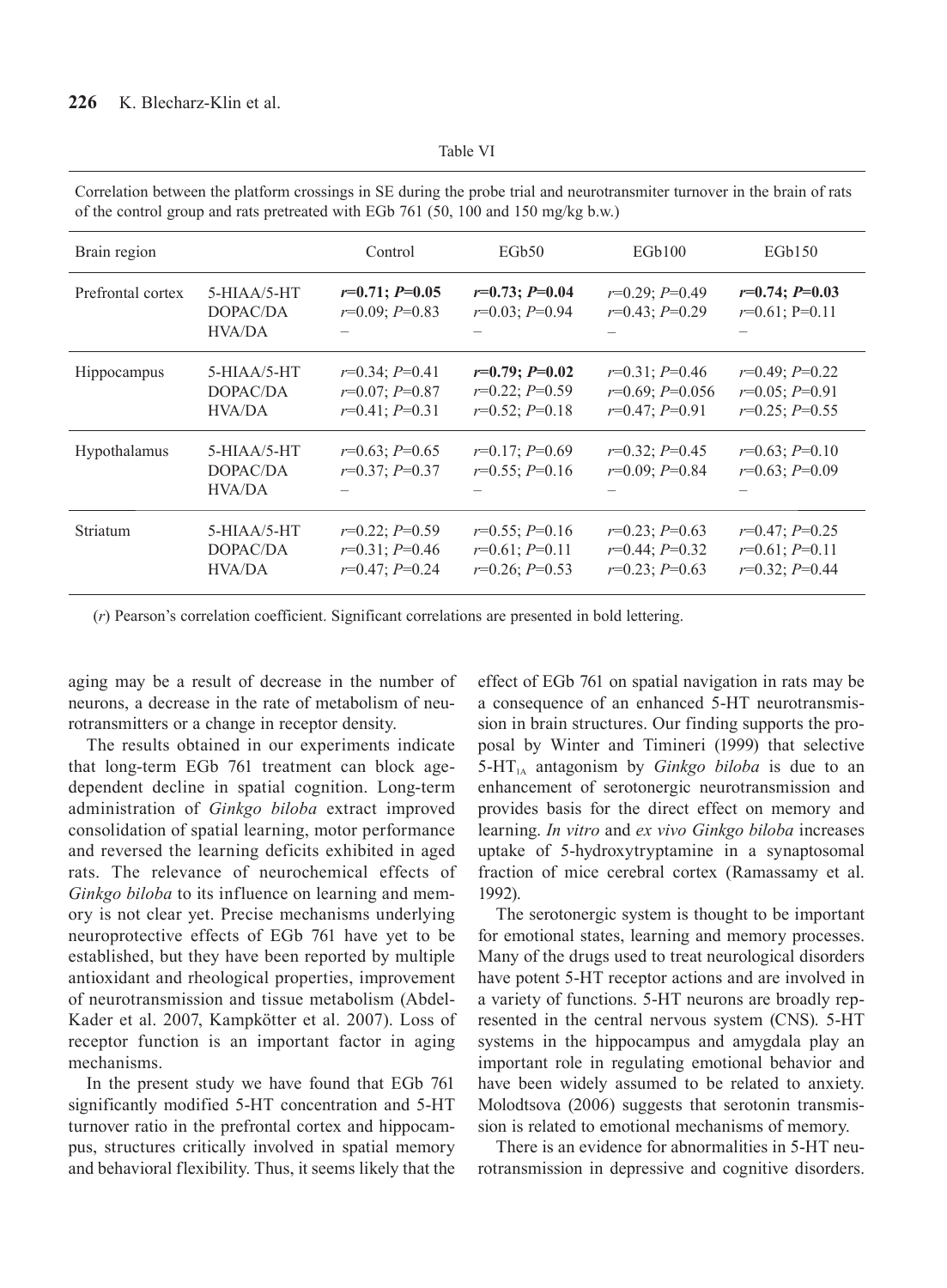A loss of serotonergic transmission is also one of the neurological features of dementia (Meneses 1999, Johnson et al. 2008). In Alzheimer's disease (AD) patients, beside typical neurological changes, degeneration of serotonergic neurons and loss of 5-HT and 5-HT transporter is present (Mössner et al. 2000). Stimulation and normalizing the central 5-HT transmission observed in old rats after EGb 761 treatment have specific beneficial effects on spatial memory, cognition and motivation. Earlier investigations conducted on aged rats reported that chronic treatment with *Ginkgo biloba* increased by 33% binding density to  $5-\text{HT}_{1A}$  receptors in cerebral cortex membranes (Huguet et al. 1994) and prevented stress-induced desensitization (Bolaňos-Jiménez et al. 1995). Significantly elevated serotonin levels in hippocampus after the administration of *Ginkgo biloba* may be a consequence of MAO inhibition (Pardon et al. 2000, Rojas et al. 2004).

In the same mechanism the augmented levels of noradrenaline (NA) and dopamine (DA) are believed to be involved (Wu and Zhu 1999). In our experiment, administration of EGb 761 enhanced levels of the stress-related neurotransmitter NA in the hippocampus, prefrontal cortex and striatum. Previous studies supported this observation and point to a functional association between NA pathways in EGb 761 neuroprotection (Huguet and Tarrade 1992, Brunello et al. 1985, DeFeudis and Drieu 2000). Interestingly, other reports give evidence that EGb 761 improved memory processes and normalized cognitive deficits in rats chronically stressed or treated with corticosterone (Walesiuk et al. 2005, 2006).

Our study also showed a significant increase of DA neurotransmission in the hippocampus and striatum in *Ginkgo biloba* extract-treated rats. Dopaminergic system is involved in the control of locomotion, neuroendocrine secretion and cognition, with critical influence on the working memory in the prefrontal cortex (Gruber et al. 2006). Last evidence suggests that DA plays a very important role not only in motor function but also in cognitive sequence of learning (Shohamy et al. 2005). Evidence from lesion studies, depletion studies and administration of DA receptor agonists and antagonists supports the hypothesis that mesocorticolimbic DA is a neurochemical link between motivational and memory processes (Phillips et al. 2008). Dopamine neuronal loss in the substantia nigra and decrease in the striatal DA levels corresponded with behavioral deficits of Parkinson's disease. Research in experimental animals suggests that stimulation of  $DA_1$  receptors in the prefrontal cortex can ameliorate cognitive deficits. Ramassamy et al. (1990) have shown prevention of the dopaminergic neurotoxicity induced by MPTP administration with *Ginkgo biloba* ingestion in mice. These data are supported by Wu and Zhu (1999) who confirm that *Ginkgo* effectively protects against MPP+ nigrostriatal DA neurotoxicity.

A variety of neurochemical and pharmacological effects have been presented recently for *Ginkgo biloba*. Shif and coworkers (2006) examined effects of low doses of *Ginkgo biloba* extract (10, 20, 40 mg/kg b.w.) on long term reference memory retention in the radial arm maze and water maze. Regardless of the lack of effects of this extract on working memory observed in this study, the researchers suggest that *Ginkgo* may promote learning of spatial information.

*Ginkgo biloba* extract (50, 100, 200 mg/kg b.w. for 2 months) ameliorated learning and memory deficit induced by aluminum chloride tested in Morris water maze. This effect may be due to inhibition of acetylcholinesterase (AChE) expression in the hippocampus after *Ginkgo biloba* treatment (Gong et al. 2006).

Water maze task and electrophysiological methods were used to study the effects of administration of a standardized extract from *Ginkgo biloba* leaves (60 mg/kg for 30 days) on hippocampal-dependent spatial learning, memory and synaptic plasticity of aged rats. EGb 761-supplemented diet significantly improved spatial learning and memory of aged rats and enhanced magnitude of LTP recorded *in vivo* from the hippocampus CA1 area (Wang et al. 2006). Ability of *Ginkgo biloba* (70 mg/kg for 6 months) to antagonize the age-dependent behavioural impairment exhibited by Tg2576 transgenic mice (model of AD) were confirmed in water maze (Stackman et al. 2003).

Orally administered *Ginkgo biloba* extract can protect the brain against neurotoxicity of intraventricularly infused beta-amyloid and partially reverse the memory deficit through its influence on the cholinergic system (Tang et al. 2002). Improvement of spatial memory deficits induced by scopolamine and diphenhydramine suggests that the mechanism of the *Ginkgo biloba* action is mediated not only by cholinergic transmission but also by the histaminergic system (Yamamoto et al. 2005).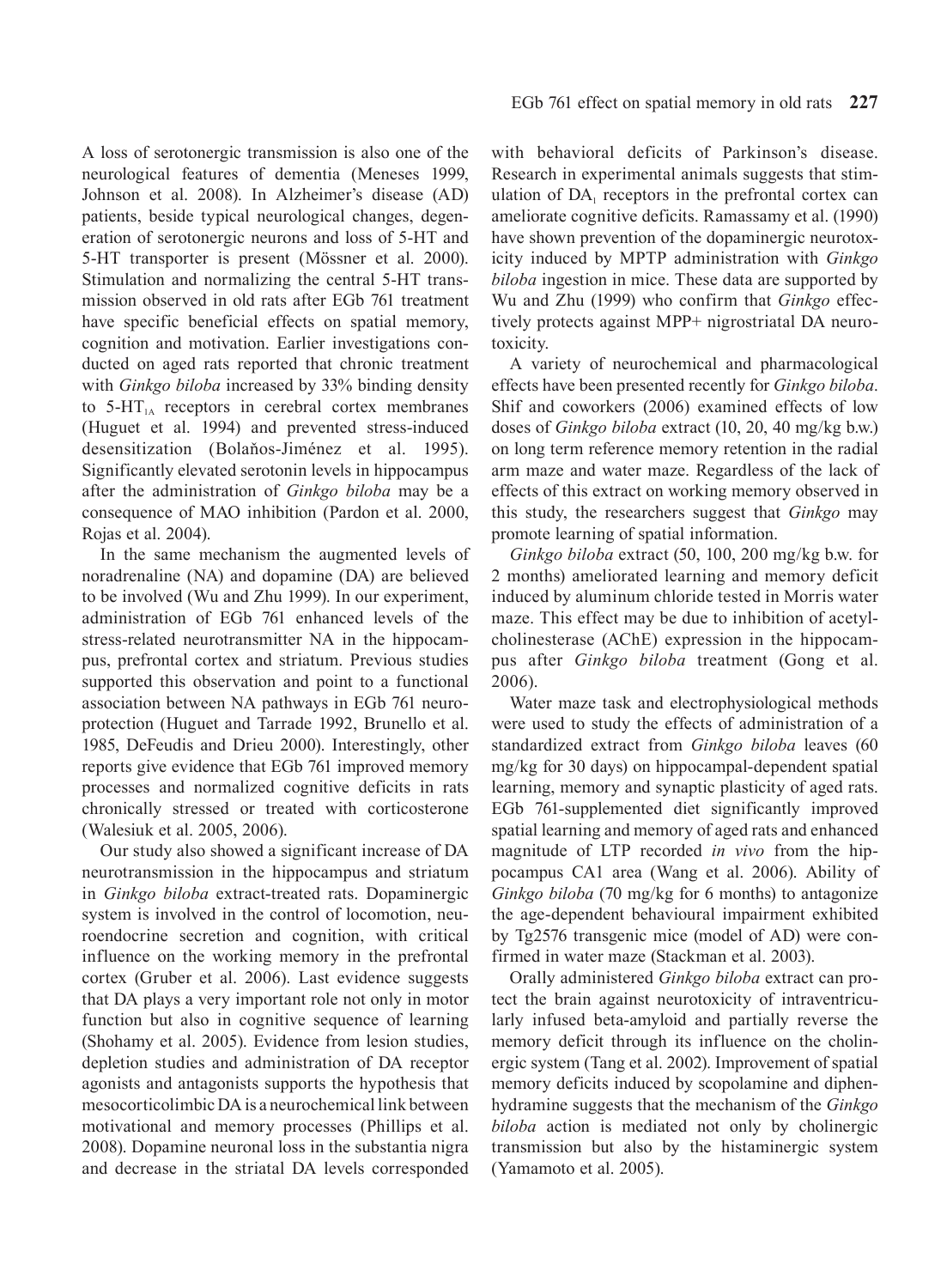In our experiment, swimming speed was not altered by *Ginkgo biloba* treatment during acquisition trials and probe trial although was increased in the cued task. This finding suggests that EGb 761 administration can improve sensomotor activity and motivation in old rats during water maze performance. Because the swim speed displayed by the rats in acquisition trials and memory test was similar, we supposed that the increase in crossings for the position of the platform could be related to the memory and motivation rather than to the displayed motor activity. On the other hand, procognitive activity may also indicate the recently reported antioxidant effect of *Ginkgo biloba* extract on free radical production. Free radical damage is implicated in several neurodegenerative disorders, including Alzheimer's and Parkinson's disease.

# **CONCLUSION**

In conclusion, old rats treated with high doses of EGb 761 showed considerable memory, cognitive performance and exploratory behavior improvement in a water escape task. Our observations indicate that part of the procognitive properties of *Ginkgo biloba* may be based on 5-HT-dependent learning and memory.

# **ACKNOWLEDGEMENT**

The authors carried out the experiment using EGb 761 supplied by Beafour Ipsen International, France.

# **REFERENCES**

- Abdel-Kader R, Hauptmann S, Keil U, Scherping I, Leuner K, Eckert A, Müller WE (2007) Stabilization of mitochondrial function by Ginkgo biloba extract (EGb 761). Pharmacol Res 56: 493–502.
- Altiok N, Ersoz M, Karpuz V, Koyuturk M (2006) Ginkgo biloba extract regulates differentially the cell death induced by hydrogen peroxide and simvastatin. Neurotoxicology 27: 158–163.
- Bate C, Salmona M, Williams A (2004) Ginkgolide B inhibits the neurotoxicity of prions or amyloid-beta1-42. J Neuroinflammation 1: 4.
- Bate C, Tayebi M, Williams A (2008) Ginkgolides protect against amyloid-β1–42-mediated synapse damage in vitro. Mol Neurodegen 3: 1–9.
- Birks J, Grimley EV, Van Dongen M (2002) Ginkgo biloba for cognitive impairment and dementia. Cochrane Database Syst Rev (4): CD003120.
- Bolaňos-Jiménez F, Manhaes de Castro R, Sarhan H, Prudhomme N, Drieu K, Fillion G (1995) Stress-induced 5-HT1A receptor desensitization: protective effects of Ginkgo biloba extract (EGb 761). Fundam Clin Pharmacol 9: 169–174.
- Brunello N, Racagni G, Clostre F, Drieu K, Braquet P (1985) Effects of an extract of Ginkgo biloba on noradrenergic systems of rat cerebral cortex. Pharmacol Res Commun 17: 1063–1072.
- Chen C, Wei T, Gao Z, Zhao B, Hou J, Xu H, Xin W, Packer L (1999) Different effects of the constituents of EGb761 on apoptosis in rat cerebellar granule cells induced by hydroxyl radicals. Biochem Mol Biol Int 47: 397–405.
- Christen Y (2004) Ginkgo biloba and neurodegenerative disorders. Front Biosci 9: 3091–3104.
- Colciaghi F, Borroni B, Zimmermann M, Bellone C, Longhi A, Padovani A, Cattabeni F, Christen Y, Di Luca M (2004) Amyloid precursor protein metabolism is regulated toward alpha-secretase pathway by Ginkgo biloba extracts. Neurobiol Dis 16: 454–460.
- Davies JA, Johns L, Jones FA (2003) Effects of bilobalide on cerebral amino acid neurotransmission. Pharmacopsychiatry 36 (Suppl. 1): S84–88.
- DeFeudis FV, Drieu K (2000) Ginkgo biloba extract (EGb 761) and CNS functions: basic studies and clinical applications. Curr Drug Targets 1: 25–58.
- Eckert A, Keil U, Scherping I, Hauptmann S, Muller WE (2005) Stabilization of mitochondrial membrane potential and improvement of neuronal energy metabolism by Ginkgo biloba extract EGb 761. Ann N Y Acad Sci 1056: 474–485.
- Elsabagh S, Hartley DE, File SE (2005a) Limited cognitive benefits in Stage +2 postmenopausal women after 6 weeks of treatment with Ginkgo biloba. J Psychopharmacol 19: 173–181.
- Elsabagh S, Hartley DE, Ali O, Williamson EM, File SE (2005b) Differential cognitive effects of Ginkgo biloba after acute and chronic treatment in healthy young volunteers. Psychopharmacology 179: 437–446.
- Gertz HJ, Kiefer M (2004) Review about Ginkgo biloba special extract EGb 761 (Ginkgo). Curr Pharm Des 10: 261–264.
- Gessner B, Voelp A, Klasser M (1985) Study of the longterm action of a Ginkgo biloba extract on vigilance and mental performance as determined by means of quantitative pharmaco-EEG and psychometric measurements. Arzneimittelforschung/Drug Res 35: 1459–1465.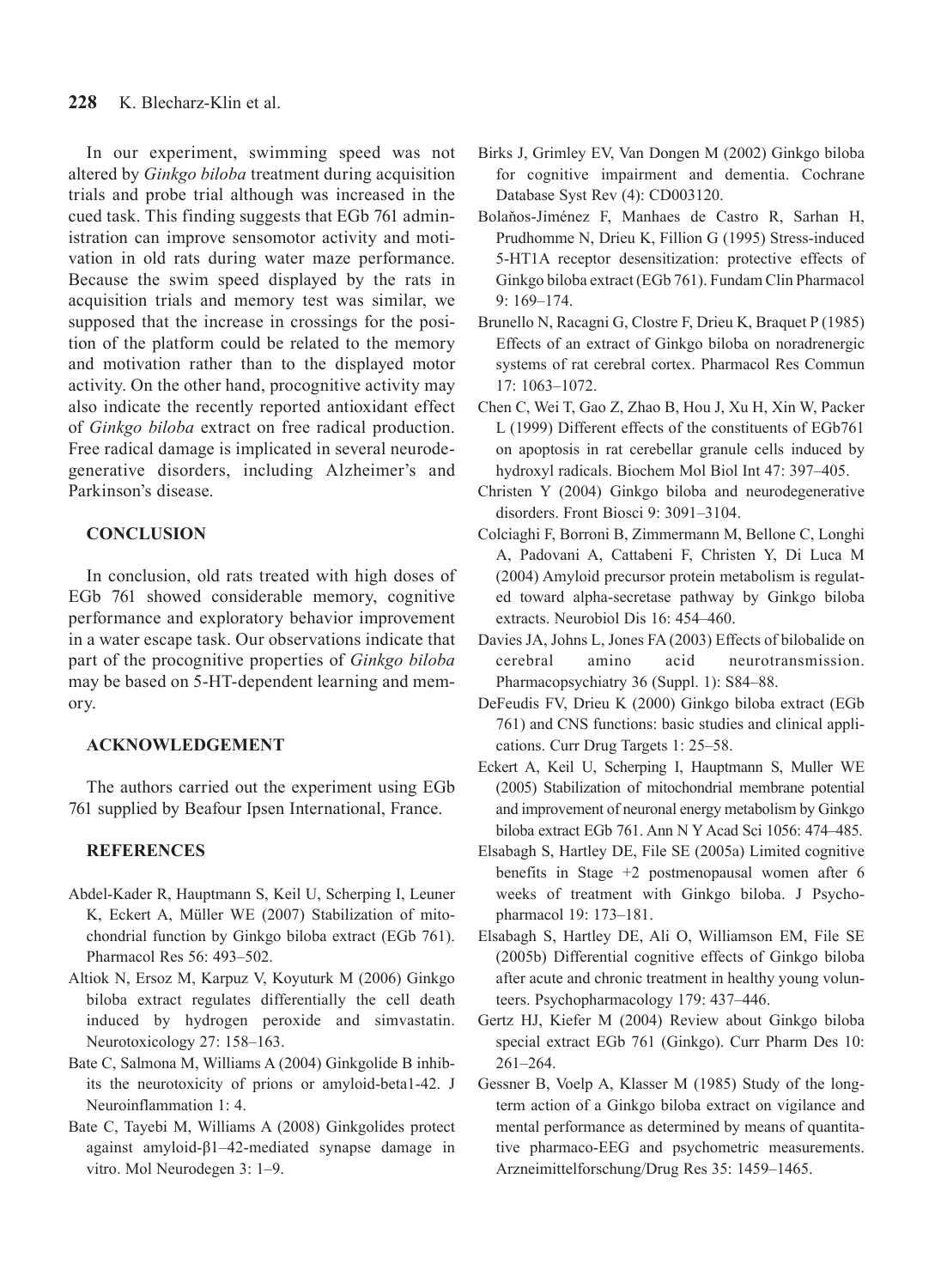- Glowinski J, Iversen LL (1966) Regional studies of catecholamines in the rat brain I: The disposition of H(3) norepinephrine, H(3)-dopamine and H(3)-DOPA in various regions of the brain. J Neurochem 13: 655– 669.
- Gong QH, Wu Q, Huang XN, Sun AS, Nie J, Shi JS (2006) Protective effect of Ginkgo biloba leaf extract on learning and memory deficit induced by aluminum in model rats (in Chinese). Chin J Integr Med 12: 37–41.
- Gruber AJ, Dayan P, Gutkin BS, Solla SA (2006) Dopamine modulation in the basal ganglia locks the gate to working memory. J Comput Neurosci 20: 153–166.
- Guidetti C, Paracchini S, Lucchini S, Cambieri M, Marzatico F (2001) Prevention of neuronal cell damage induced by oxidative stress in-vitro: effect of different Ginkgo biloba extracts. J Pharm Pharmacol 53: 387–392.
- Hadjiivanova ChI, Petkov VV (2002) Effect of Ginkgo biloba extract on beta-adrenergic receptors in different rat brain regions. Phytother Res 16: 488–490.
- Hoerr R, Grass-Kapanke B, Tribanek M, Kaschel R (2008) Effects of Ginkgo biloba extract EGb 761(R) on cognition and quality of life in subjects with very mild cognitive impairment. Int J Psychology 43: 404.
- Hoyer S, Lannert H, Noldner M, Chatterjee SS (1999) Damaged neuronal energy metabolism and behavior are improved by Ginkgo biloba extract (EGb 761). J Neural Transm 106: 1171–1188.
- Huang P, Li J, Zhang S, Wang H (2004) Comparison study on inhibitory effect of extracts from leaves of Ginkgo biloba L. on the oxidation of human low density lipoproteins (in Chinese). Zhong Yao Cai 27: 654–656.
- Huang SH, Duke RK, Chebib M, Sasaki K, Wada K, Johnston GA (2004) Ginkgolides, diterpene trilactones of Ginkgo biloba, as antagonists at recombinant alpha-1beta2gamma2L GABA<sub>A</sub> receptors. Eur J Pharmacol 494: 131–138.
- Huguet F, Tarrade T (1992) Alpha 2-adrenoceptor changes during cerebral ageing. The effect of Ginkgo biloba extract. J Pharm Pharmacol 44: 24–27.
- Huguet F, Drieu K, Piriou A (1994) Decreased cerebral 5-HT1A receptors during ageing: reversal by Ginkgo biloba extract (EGb 761). J Pharm Pharmacol 46: 316– 318.
- Ihl R, Tribanek M, Napryeyenko O (2008) A 240-mg once-daily formulation of Ginkgo biloba extract EGb 761(R) is effective in both Alzheimer's Disease and Vascular Dementia: Results from a randomized controlled trial. Alzheimer's & Dementia 4 (Suppl.2): T165–T166.
- Ivic L, Sands TT, Fishkin N, Nakanishi K, Kriegstein AR, Stromgaard K (2003) Terpene trilactones from Ginkgo biloba are antagonists of cortical glycine and GABA(A) receptors. J Biol Chem 278: 49279–49285.
- Johnson CN, Ahmed M, Miller ND (2008) 5-HT6 receptor antagonists: Prospects for the treatment of cognitive disorders including dementia. Curr Opin Drug Discov Devel 11: 642–654.
- Kampkötter A, Pielarski T, Rohrig R, Timpel C, Chovolou Y, Wätjen W, Kahl R (2007) The Ginkgo biloba extract EGb761 reduces stress sensitivity, ROS accumulation and expression of catalase and glutathione S-transferase 4 in Caenorhabditis elegans. Pharmacol Res 55: 139–147.
- Karcher L, Zagermann P, Krieglstein J (1984) Effect of an extract of Ginkgo biloba on rat brain energy metabolism in hypoxia. Naunyn Schmiedebergs Arch Pharmacol 327: 31–35.
- Keltner NL, Zielinski AL, Hardin MS (2001) Drugs used for cognitive symptoms of Alzheimer's disease. Perspect Psychiatr Care 37: 31–34.
- Kennedy DO, Scholey AB, Wesnes KA (2000) The dosedependent cognitive effects of acute administration of Ginkgo biloba to healthy young volunteers. Psychopharmacology 151: 416–423.
- Le Bars PL, Velasco FM, Ferguson JM, Dessain EC, Kieser M, Hoerr R (2002) Influence of the severity of cognitive impairment on the effect of the Ginkgo biloba extract EGb 761 in Alzheimer's disease. Neuropsychobiology 45: 19–26.
- Le Bars PL (2003) Magnitude of effect and special approach to Ginkgo biloba extract EGb 761 in cognitive disorders. Pharmacopsychiatry 36 (Suppl. 1): S44–49.
- Lee TF, Chen CF, Wang LC (2004) Effect of ginkgolides on beta-amyloid-suppressed acetylocholine release from rat hippocampal slices. Phytother Res 18: 556–560.
- Lu G, Wu Y, Mak YT, Wai SM, Feng ZT, Rudd JA, Yew DT (2006) Molecular evidence of the neuroprotective effect of Ginkgo biloba (EGb761) using bax/bcl-2 ratio after brain ischemia in senescence-accelerated mice, strain prone-8. Brain Res 1090: 23–28.
- Mahadevan S, Park Y (2008) Multifaceted therapeutic benefits of Ginkgo biloba L.: chemistry, efficacy, safety, and uses. J Food Sci 73: R14–19.
- Meneses A (1999) 5-HT system and cognition. Neurosci Biobehav Rev 23: 1111–1125.
- Molodtsova GF (2006) Different roles of dopamine and serotonin in conditioned passive avoidance response of rats (in Russian). Zh Vyssh Nerv Deiat Im I P Pavlova 56: 242–246.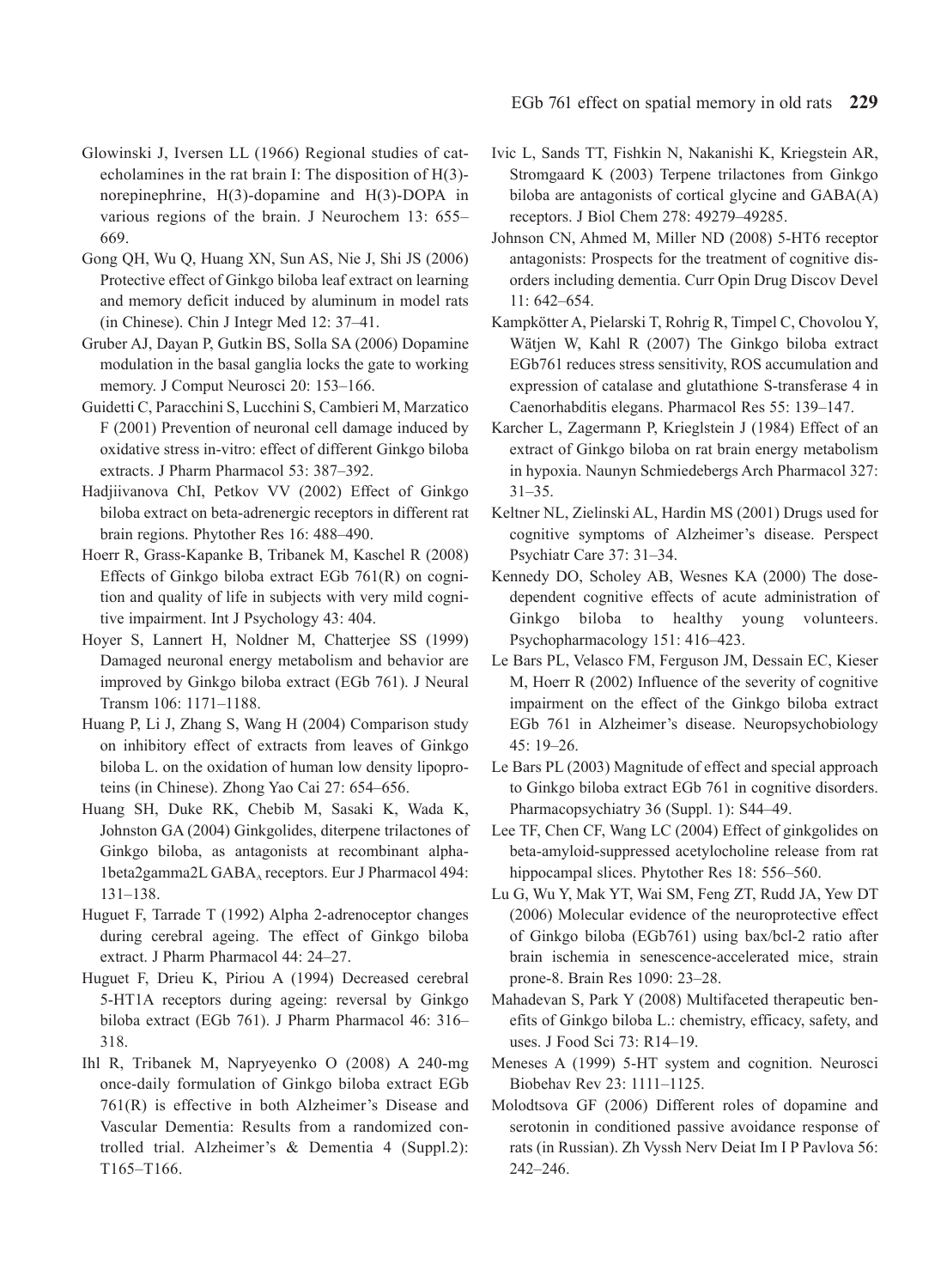- Mössner R, Schmitt A, Syagailo Y, Gerlach M, Riederer P, Lesch KP (2000) The serotonin transporter in Alzheimer's and Parkinson's disease. J Neural Transm (Suppl.) 60: 345–350.
- Muller WE, Chatterjee SS (2003) Cognitive and other behavioral effects of EGb 761 in animal models. Pharmacopsychiatry 36 (Suppl. 1): S24–31.
- Nathan P (2000) Can the cognitive enhancing effects of ginkgo biloba be explained by its pharmacology? Med Hypotheses 55: 491–493.
- Nishimura A, Ueda S, Takeuchi Y, Sawada T, Kawata M (1995) Age-related decrease of serotonergic fibres and S-100 beta immunoreactivity in the rat dentate gyrus. Neuroreport 6: 1445–1448.
- O'Reilly J (1993) Ginkgo biloba Cultivation, extraction, and therapeutic use of the extract. In: Phytochemistry and Agriculture (Van Beek TA, Breteler H, Ed.). Oxford Science Publications, Oxford, UK, p. 253–270.
- Pardon MC, Joubert C, Perez-Diaz F, Christen Y, Launay JM, Cohen-Salmon C (2000) In vivo regulation of cerebral monoamine oxidase activity in senescent controls and chronically stressed mice by long-term treatment with Ginkgo biloba extract (EGb 761). Mech Ageing Dev 113: 157–168.
- Phillips AG, Vacca G, Ahn S (2008) A top-down perspective on dopamine, motivation and memory. Pharmacol Biochem Behav 90: 236–249.
- Ramassamy C, Clostre F, Christen Y, Costentin J (1990) Prevention by a Ginkgo biloba extract (GBE 761) of the dopaminergic neurotoxicity of MPTP. J Pharm Pharmacol 42: 785–789.
- Ramassamy C, Christen Y, Clostre F, Costentin J (1992) The Ginkgo biloba extract, EGb761, increases synaptosomal uptake of 5-hydroxytryptamine: in-vitro and ex-vivo studies. J Pharm Pharmacol 44: 943–945.
- Rojas P, Rojas C, Ebadi M, Montes S, Monroy-Noyola A, Serrano-Garcia N (2004) EGb761 pretreatment reduces monoamine oxidase activity in mouse corpus striatum during 1-methyl-4-phenylpyridinium neurotoxicity. Neurochem Res 29: 1417–1423.
- Schmitt JA, Wingen M, Ramaekers JG, Evers EA, Riedel WJ (2006) Serotonin and human cognitive performance. Curr Pharm Des 12: 2473–2486.
- Shif O, Gillette K, Damkaoutis CM, Carrano C, Robbins SJ, Hoffman JR (2006) Effects of Ginkgo biloba administered after spatial learning on water maze and radial arm maze performance in young adult rats. Pharmacol Biochem Behav 84: 17–25.
- Shohamy D, Myers CE, Grossman S, Sage J, Gluck MA (2005) The role of dopamine in cognitive sequence learning: evidence from Parkinson's disease. Behav Brain Res 156: 191–199.
- Sloley BD, Urichuk LJ, Morley P, Durkin J, Shan JJ, Pang PK, Coutts RT (2000) Identification of kaempferol as a monoamine oxidase inhibitor and potential neuroprotectant in extracts of Ginkgo biloba leaves. J Pharm Pharmacol 52: 451–459.
- Smith JV, Luo Y (2004) Studies on molecular mechanisms of Ginkgo biloba extract. Appl Microbiol Biotechnol 64: 465–472.
- Stackman RW, Eckenstein F, Frei B, Kulhanek D, Nowlin J, Quinn JF (2003) Prevention of age-related spatial memory deficits in a transgenic mouse model of Alzheimer's disease by chronic Ginkgo biloba treatment. Exp Neurol 184: 510–520.
- Stoll S, Scheuer K, Pohl O, Muller WE (1996) Ginkgo biloba extract (EGb 761) independently improves changes in passive avoidance learning and brain membrane fluidity in the aging mouse. Pharmacopsychiatry 29: 144–149.
- Tang F, Nag S, Shiu SY, Pang SF (2002) The effects of melatonin and Ginkgo biloba extract on memory loss and choline acetyltransferase activities in the brain of rats infused intracerebroventricularly with beta-amyloid 1-40. Life Sci 71: 2625–2631.
- Taylor JE (1986) Neuromediator binding to receptors in the rat brain. The effect of chronic administration of Ginkgo biloba extract (in French). Presse Med 15: 1491–1493.
- Van Dongen M, van Rossum E, Kessels A, Sielhorst H, Knipschild P (2003) Ginkgo for elderly people with dementia and age-associated memory impairment: a randomized clinical trial. J Clin Epidemiol 56: 367–376.
- Walesiuk A, Trofimiuk E, Braszko JJ (2005) Gingko biloba extract diminishes stress-induced memory deficits in rats. Pharmacol Rep 57: 176–187.
- Walesiuk A, Trofimiuk E, Braszko JJ (2006) Ginkgo biloba normalizes stress- and corticosterone-induced impairment of recall in rats. Pharmacol Res 53: 123–128.
- Wang Y, Wang L, Wu J, Cai J (2006) The in vivo synaptic plasticity mechanism of EGb 761-induced enhancement of spatial learning and memory in aged rats. Br J Pharmacol 148: 147–153.
- Warburton DM (1993) Ginkgo biloba extract and cognitive decline. Br J Clin Pharmacol 36: 137.
- Wei T, Ni Y, Hou J, Chen C, Zhao B, Xin W (2000) Hydrogen peroxide-induced oxidative damage and apoptosis in cerebellar granule cells: protection by Ginkgo biloba extract. Pharmacol Res 41: 427–433.